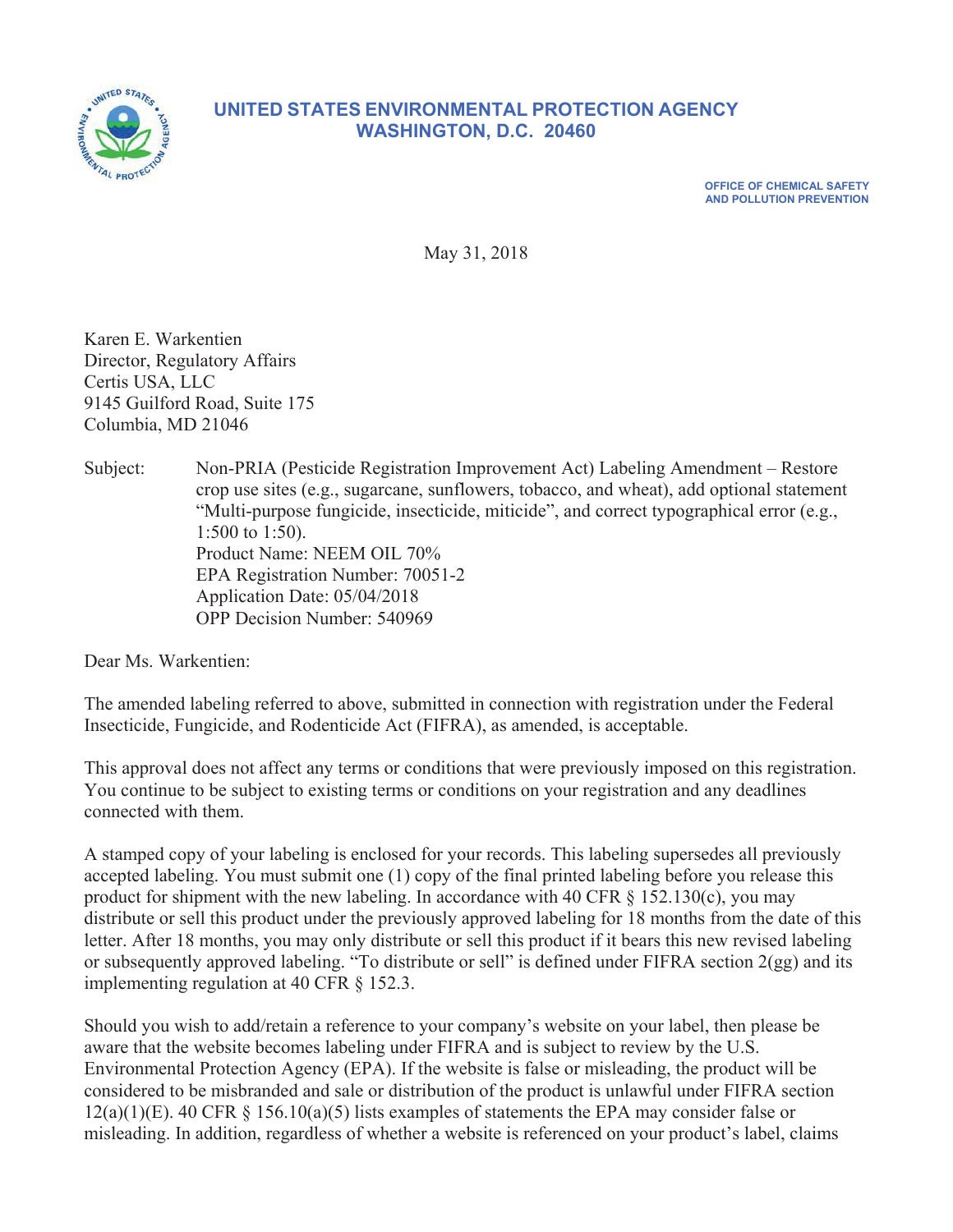Page 2 of 2 EPA Reg. No. 70051-2 OPP Decision No. 540969

made on the website may not substantially differ from those claims approved through the registration process. Therefore, should the EPA find or if it is brought to our attention that a website contains false or misleading statements or claims substantially differing from the EPA-approved registration, the website will be referred to the EPA's Office of Enforcement and Compliance Assurance.

Your release for shipment of this product constitutes acceptance of these terms. If these terms are not complied with, this registration will be subject to cancellation in accordance with FIFRA section 6.

If you have any questions, please contact James Parker by phone at  $(703)$  306-0469 or via email at parker.james@epa.gov.

Sincerely,

andrew C. Buycelon

Andrew Bryceland, Team Leader Biochemical Pesticides Branch Biopesticides and Pollution Prevention Division (7511P) Office of Pesticide Programs

Enclosure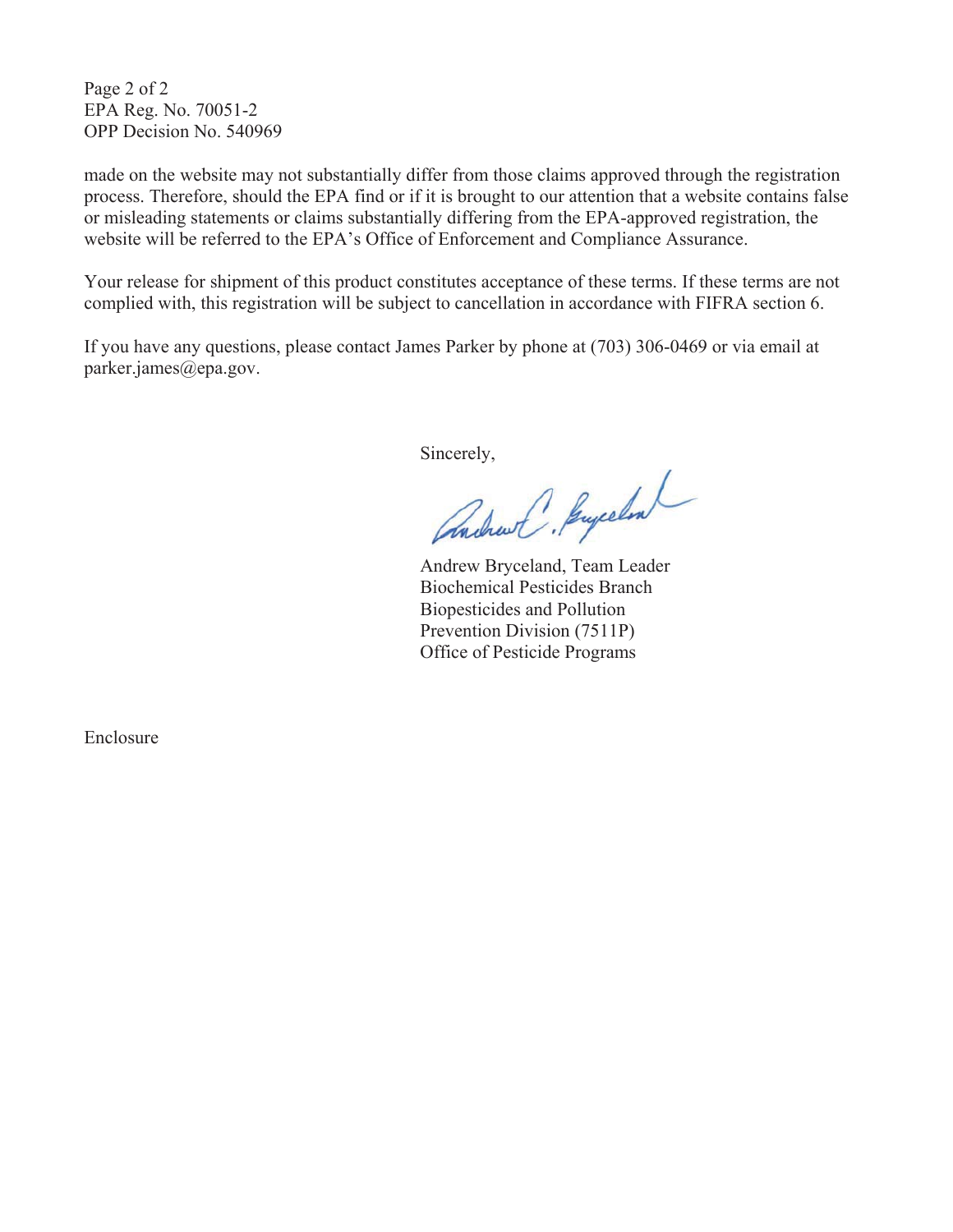# Master Label/Sublabel A – Commercial Ag Neem Oil 70%

FUNGICIDE/MITICIDE/INSECTICIDE

For use on vegetables, fruits, nuts, melons, outdoor ornamental plants and agronomic crops. For foliar control of fungal disease and insect pests Can be Used Up to Day of Harvest



FOR ORGANIC PRODUCTION



ACTIVE INGREDIENT:

| This product contains 5.46 lb of clarified hydrophobic extract of neem oil per US gallon. |  |
|-------------------------------------------------------------------------------------------|--|

This container will treat up to 0.5 acres when used at the highest application rate (only for containers less than 5 gallons).

Net Contents: EPA Reg. No. 70051-2 EPA Est. No.70051-CA-001 Composition covered by US patents 5,298.251; 5,356,629; 5,372,817; 5,405,612; and 5,409,708 Lot No.:

# **KEEP OUT OF REACH OF CHILDREN CAUTION**

See Inside panels for Additional [Precautionary Statements], [Directions for Use], [Storage and Disposal Statements], [and] [Warranty]

Manufactured by: Certis USA, LLC 9145 Guilford Road, Suite 175



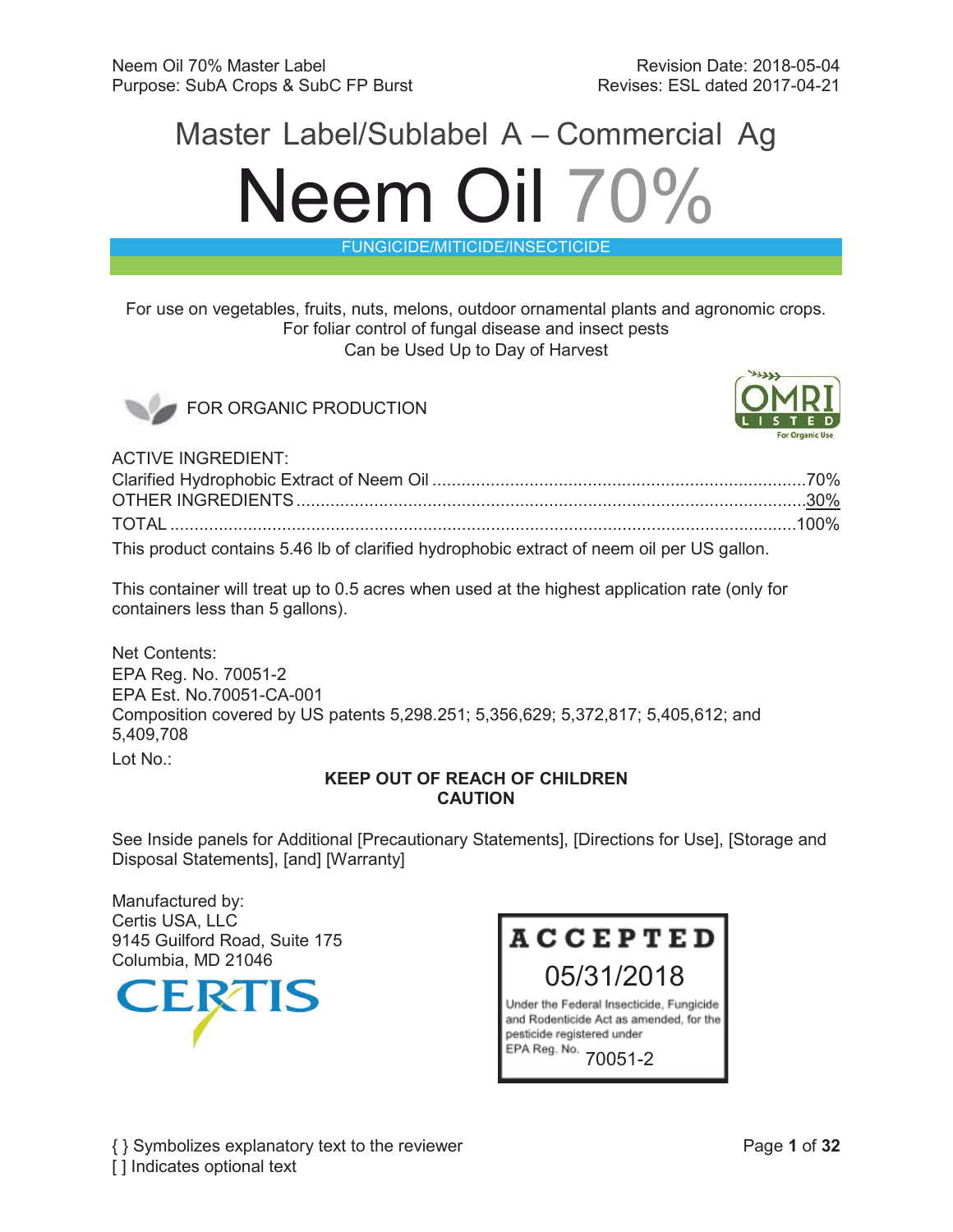#### **PRECAUTIONARY STATEMENTS HAZARDS TO HUMANS AND DOMESTIC ANIMALS**

CAUTION. Harmful if absorbed through the skin. Causes moderate eye irritation. Avoid contact with skin, eyes or clothing. Wash thoroughly with soap and water after handling and before eating, drinking, chewing gum, or using tobacco. Remove and wash contaminated clothing before reuse.

### **FIRST AID**

If on skin or clothing: Take off contaminated clothing. Rinse skin immediately with plenty of water for 15-20 minutes.

If in eyes: Hold eye open and rinse slowly and gently with water for 15-20 minutes. Remove contact lenses, if present, after the first 5 minutes, then continue rinsing eye.

Call a poison control center or doctor for treatment advice. Have the product container or label with you when calling a poison control center or doctor, or going for treatment. Hotline number: 1-800-255-3924

Personal Protective Equipment:

Some materials that are chemical-resistant to this product are listed below. If you want more options, follow the instructions for category C on an EPA chemical resistance category selection chart.

Applicators and other handlers must wear:

- Long-sleeved shirt and long pants.
- Chemical-resistant gloves, such as barrier laminate or butyl rubber or nitrile rubber or neoprene rubber or polyvinyl chloride (PVC) or Viton.
- Shoes plus socks.

Follow the manufacturer's instructions for cleaning/maintaining PPE. If no such instructions for washables, use detergent and hot water. Keep and wash PPE separately from other laundry.

User Safety Recommendations:

Users should:

- Remove clothing/PPE immediately if pesticide gets inside. Then wash thoroughly and put on clean clothing.
- Remove PPE immediately after handling this product.
- Wash the outside of gloves before removing. As soon as possible, wash thoroughly and change into clean clothing.

# **ENVIRONMENTAL HAZARDS**

This product is hazardous to fish and aquatic invertebrates.

For Terrestrial Uses: Do not apply directly to water, or to areas where surface water is present, or to intertidal areas below the mean high water mark. Do not contaminate water when disposing of equipment wash water or rinsate.

# **BEE HAZARD**

This product is toxic to bees exposed to direct treatment. Do not apply this product while bees are actively visiting the treatment area.

# **PHYSICAL AND CHEMICAL HAZARDS**

Do not use or store near heat or open flame.

{ } Symbolizes explanatory text to the reviewer Page **2** of **32** [] Indicates optional text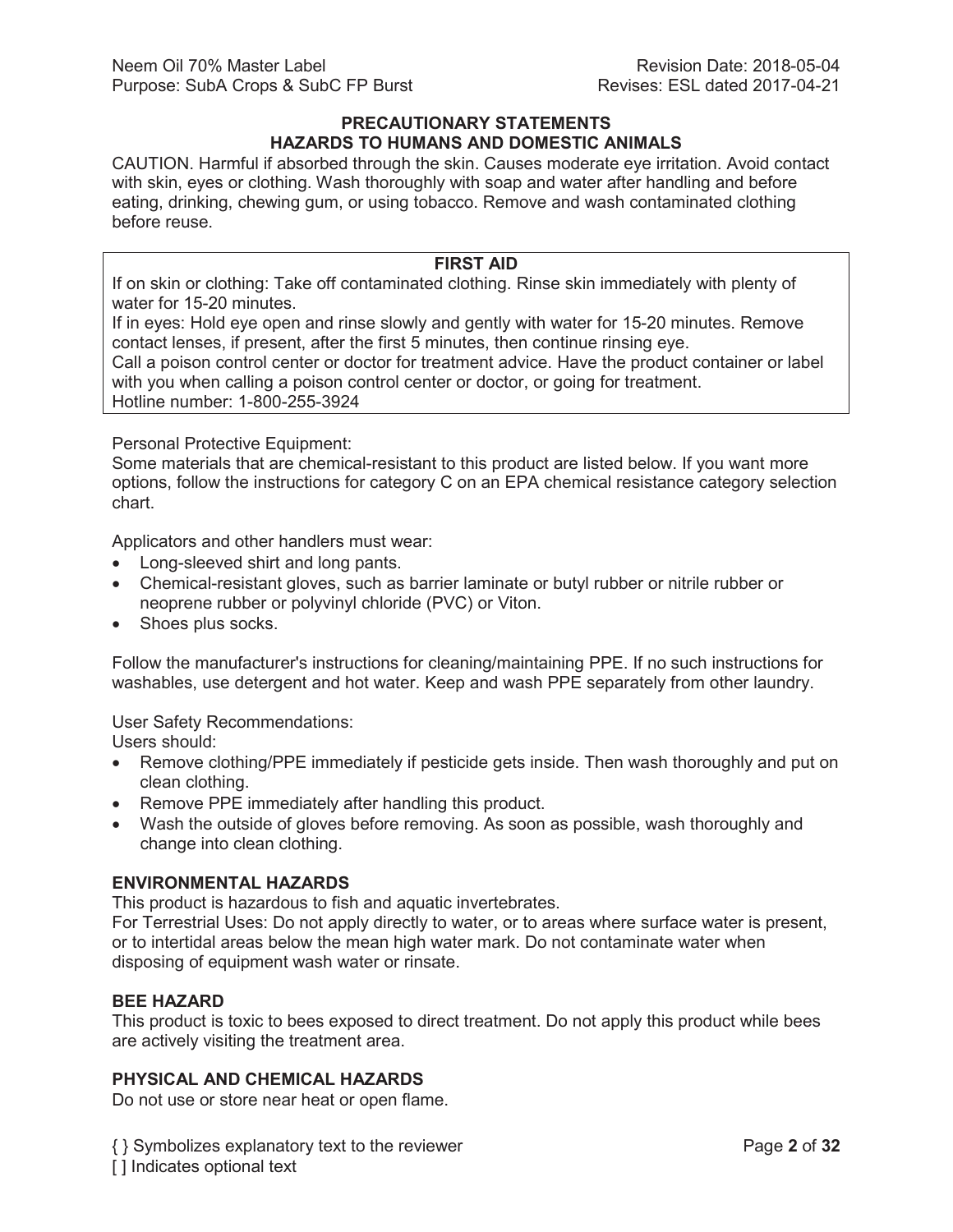# **DIRECTIONS FOR USE**

IT IS A VIOLATION OF FEDERAL LAW TO USE THIS PRODUCT IN A MANNER INCONSISTENT WITH ITS LABELING.

Do not apply this product in a way that will contact workers or other persons, either directly or through drift. Only protected handlers may be in the area during application. For any requirements specific to your State or Tribe, consult the agency responsible for pesticide regulation.

# **AGRICULTURAL USE REQUIREMENTS**

Use this product only in accordance with its labeling and with the Worker protection Standard, 40 CFR Part 170. This standard contains requirements for the protection of agricultural workers on farms, forests, nurseries, and greenhouses, and handlers of agricultural pesticides. It contains requirements for training, decontamination, notification and emergency assistance. It also contains specific instructions and exceptions pertaining to the statements on this label about personal protective equipment (PPE), and restricted-entry interval. The requirements in this box only apply to uses of this product that are covered by the Worker Protection Standard. Do not enter or allow worker entry into treated areas during the restricted entry interval (REI) of 4 hours.

PPE required for early entry to treated areas that is permitted under the Worker Protection Standard and that involves contact with anything that has been treated, such as plants, soil, or water is:

- Coveralls
- Chemical resistant gloves, such as barrier laminate or butyl rubber or nitrile rubber or neoprene rubber or polyvinylchloride (PVC) or Viton.
- Shoes plus socks.

#### **GENERAL INFORMATION:**

Thorough coverage is necessary to provide good disease and mite control. Neem Oil 70% prevents fungal attack of plant tissue and contact activity to mite pressure on the plant. Avoid excessive runoff of spray material for maximum control. For best results, maintain constant agitation in spray equipment. For optimal performance, do not mix with cold water (less than 45°F). Do not apply to wilted or otherwise stressed plants, or to newly transplanted materials or crops prior to root establishment. Do not apply to known sensitive plant species, such as impatiens flowers, fuchsia flowers, hibiscus flowers, some rose flowers, ornamental olive trees, or some carnation varieties without prior testing. When used in conjunction with beneficial insects, conduct a small trial to assure compatibility before using on a large scale. As with other oil-based products, exercise care in timing applications to early morning/late evening to minimize the potential for leaf burn. Use with care on plants with tender tissue. Check for leaf burn in small scale trials prior to use.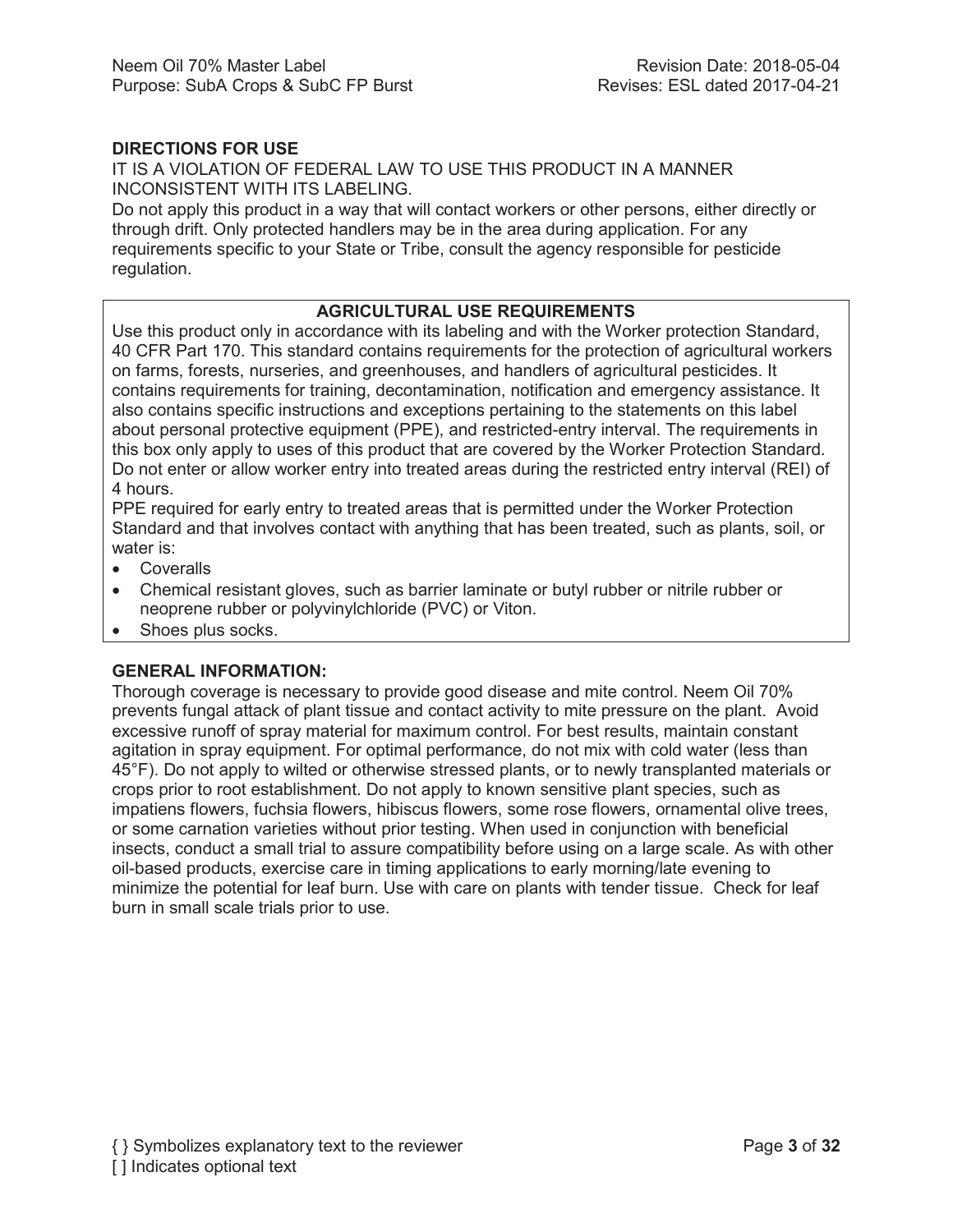# **LANDSCAPE AND NURSERY USE INSTRUCTIONS** *FUNGICIDE USE*

#### ORNAMENTAL DISEASE CONTROL

Neem Oil 70% is an effective fungicide for the prevention and control of various fungal diseases including black spot on roses, powdery mildew, downy mildew, anthracnose, rust, leaf spot, botrytis, needle rust, scab, flower, twig, and tip blight, and alternaria.

#### Landscape and Nursery Ornamentals

Neem Oil 70% will provide broad spectrum control of many fungal diseases affecting ornamental flowering plants, trees, shrubs, and foliage when used at the rate of 1 gallon per 100 gallons of water. Apply Neem Oil 70% at a rate of 1:100 when spraying as a preventative for outdoor applications. Under extreme outdoor conditions, apply Neem Oil 70% at the 1:50 application rate (see table for detailed use rates). This will provide the necessary control under the extreme outdoor conditions. When using Neem Oil 70% as a preventative, make application on a 14-day schedule. If disease is present, use a 7-day application schedule to control the disease and prevent further damage from occurring.

#### MIXING INSTRUCTIONS

Add Neem Oil 70% to one-half (1/2) full tank under agitation containing water of 45°F or greater before filling to desired level. If water temperature is below 45°F, premix Neem Oil 70% at a 1:1 ratio with tepid water to ensure good emulsification. Then dilute to final volume. When combining with other products, such as wettable powder insecticides or fungicides, add these items first when the tank is approximately 1/3 full. Ensure that there is good agitation while mixing for complete emulsification. Maintain agitation during spray application. Do not use if this oil does not form a uniform, cloudy emulsion.

#### APPLICATION INSTRUCTIONS

Apply until plant surface is uniformly wet with minimal runoff at25-40 psi with hand sprayer or 100-200 psi with power sprayer as a fine spray to both leaf surfaces. Avoid excessive application.

| MANAGEMENT OF LANDSCAPE AND ORNAMENTAL DISEASES |                                     |                                |                                 |
|-------------------------------------------------|-------------------------------------|--------------------------------|---------------------------------|
| <b>Spray Target</b>                             |                                     | Concentration   Spray Interval | <b>Precautions</b>              |
| <b>Outdoor Flowering Plants</b>                 | $1:50 - 1:100$<br>$(2.0\% - 1.0\%)$ | $7-14$ days                    | Do not spray impatiens flowers. |
| <b>Outdoor Woody Plants</b>                     | $1:50 - 1:100$<br>$(2.0\% - 1.0\%)$ | 14 days                        |                                 |

| <b>MANAGEMENT OF TURF DISEASES</b> |                                      |                |                           |
|------------------------------------|--------------------------------------|----------------|---------------------------|
| <b>Spray Target</b>                | Concentration                        | Spray Interval | <b>Precautions</b>        |
| <b>Snow Mold</b>                   | $1:100 - 1:50$<br>$(1.0\% - 2.0\%)$  | 14 days        | In Fall before first snow |
| Dollar Spot                        | $1:100 - 1:200$<br>$(1.0\% - 0.5\%)$ | $7-14$ days    | At first sign of disease  |
| <b>Brown Patch</b>                 | $1:100 - 1:200$<br>$(1.0\% - 0.5\%)$ | $7-14$ days    | At first sign of disease  |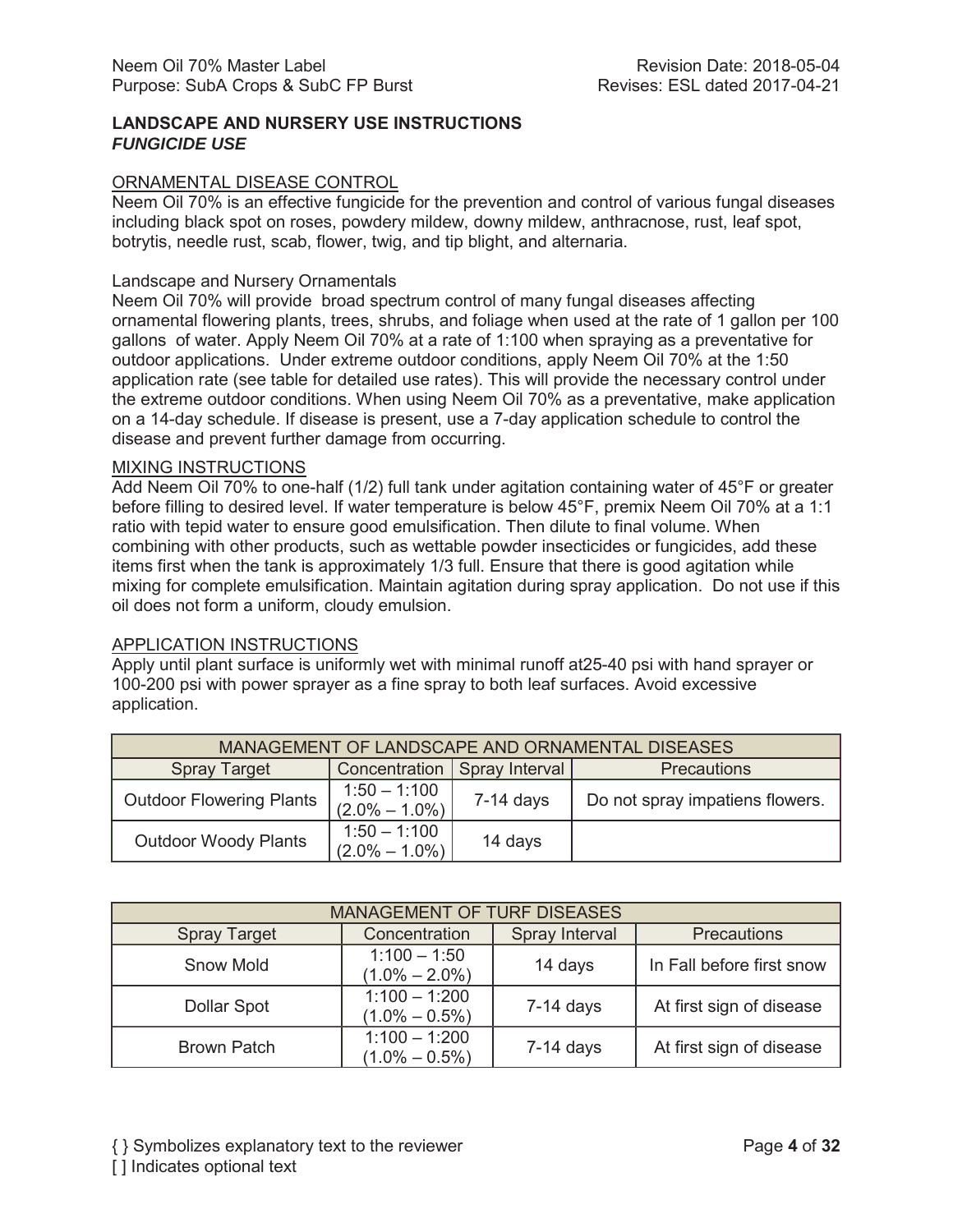# *INSECTICIDE/MITICIDE USE*

For use to control whiteflies, mealybugs, aphids, leafhoppers, mites and scales on ornamentals, trees, and shrubs in and around commercial nurseries and other commercial structures.

Use Neem Oil 70% at the rate of 1-2 gallons per 100 gallons of water. The low rate (1.0%) can be used when pest pressure is low. Use the high rate (2.0%) for high pest infestations or to control more troublesome pests, such as mites and scales. Determine the best rate for your particular situation.

Make sprays on a 7-14 day interval depending on the severity of the pest problem. Use the 7 day schedule until the pest population is reduced. Then use a 14-day interval for control.

#### AGRICULTURAL USE DIRECTIONS

Neem Oil 70% is a broad spectrum fungicide of certain diseases and controls mites in citrus, deciduous fruits and nuts, vegetable crops, cereal grains, and other miscellaneous crops.

- Do not use Neem Oil 70% after bloom on table grapes or following bunch closure on wine grapes. Do not use Neem Oil 70% after pit hardening on stone fruit.
- Use care when applying near streams, ponds, lakes, or other bodies of water. Do not apply Neem Oil 70% when weather conditions favor drift or when the likelihood of runoff is high.
- Apply Neem Oil 70% by conventional, low volume, and aerial application equipment.

For Diseases: Apply Neem Oil 70% as a 1.0% solution in sufficient amounts of water to achieve complete coverage of foliage. (See the following detailed directions per crop groupings).When used as a foliar fungicide, begin applications when conditions are favorable for disease but before infection. Apply Neem Oil 70% every 7-14 days until threat of disease is over. Use Neem Oil 70% in rotation with other fungicides to increase the spectrum of control.

For Mites: For best results, apply Neem Oil 70% in sufficient amounts of water to achieve complete coverage. Neem Oil 70% is most effective when applied before mites or eggs are present in large numbers. (See the following detailed directions per crop groupings). Apply at a rate of 1.0-2.0% Neem Oil 70%. Reapply Neem Oil 70% every 7-21 days until pressure is over.

For Insects: For best results, apply Neem Oil 70% at 1.0-2.0% in sufficient amounts of water to achieve complete coverage. Neem Oil 70% is most effective when applied before insects or eggs are present in large numbers. Repeat application based on pest pressure and field scouting for best results. Use the dilution tables to calculate dilution rates.

#### APPLICATION INSTRUCTIONS

Ground Application: Apply Neem Oil 70% by ground application in a minimum of 25 gallons of water *I* acre.

Chemigation: Do not apply this product through any type of irrigation system.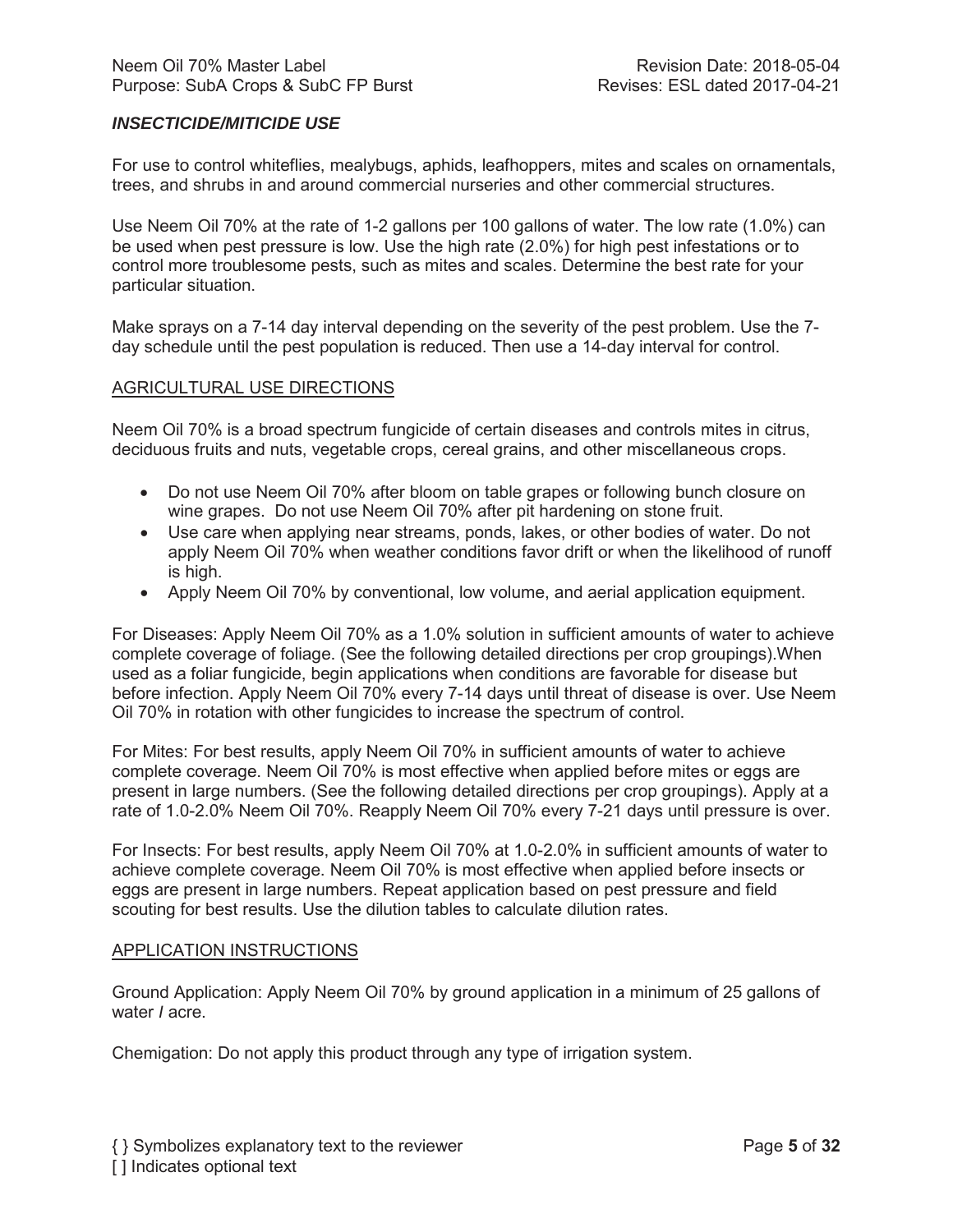Aerial Application: For those crops where aerial applications are indicated, apply a minimum of 5 gallons of water *I* acre unless otherwise specified. Avoid application under conditions when uniform coverage cannot be obtained or when excessive drift may occur. Do not apply directly to humans, animals or aquatic animals.

| <b>Gallons of Water</b> | Neem Oil70% | <b>DILUTION</b> |
|-------------------------|-------------|-----------------|
|                         | Quart*      | 5%              |
| 10                      | 1 Quart*    | 2.5%            |
| 15                      | 1 Quart*    | 1.67%           |
| 20                      | 1 Quart*    | 1.25%           |
| 25                      | 1 Quart*    | 1.0%            |
| ٩Û                      | 1 Quart     | 0.83%           |

# DILUTION TABLE FOR LOW VOLUME (INCLUDING AERIAL) APPLICATIONS (5-30 gallons per acre)

\*For citrus, stone fruit, tropical fruit, pome fruit, and nuts, refer to specific application instructions.

DILUTION TABLE FOR HIGH VOLUME APPLICATION (25-250 gallons per acre)

| Gallons of | Gallons of      | Gallons of      | Gallons of         | Gallons of      |
|------------|-----------------|-----------------|--------------------|-----------------|
| Water      | Neem Oil 70%    | Neem Oil 70%    | Neem Oil 70%       | Neem Oil 70%    |
|            | (0.5% Solution) | (1.0% Solution) | $(1.5\%$ Solution) | (2.0% Solution) |
| 25         | Use 1.0%        | 0.25            | 0.375              | 0.5             |
|            | solution        | (32 fl oz)      | (48 fl oz)         | (64 fl oz)      |
|            | 0.25            | 0.5             | 0.75               |                 |
| 50         | (32 fl oz)      | (64 fl oz)      | (96 fl oz)         | 1.0             |
| 75         | 0.375           | 0.75            | 1.125              | 1.5             |
|            | (48 fl oz)      | (96 fl oz)      |                    |                 |
| 100        | 0.5             | 1.0             | 1.5                | 2.0             |
| 125        | 0.625           | 1.25            | 1.875              | 2.5             |
|            | (80 fl oz)      |                 |                    |                 |
| 150        | 0.75            | 1.5             | 2.25               | 3.0             |
| 175        | 0.875           | 1.75            | 2.625              | 3.5             |
|            | (112 fl oz)     |                 |                    |                 |
| 200        | 1.0             | 2.0             | 3.0                | 4.0             |
| 225        | 1.125           | 2.25            | 3.375              | 4.5             |
| 250        | 1.25            | 2.5             | 3.75               | 5.0             |

\*For Vegetable, Cereal Grains, and Other Miscellaneous Crops, refer to specific use directions.

# **MIXING INSTRUCTIONS**

Add Neem Oil 70% to one-half (1/2) full tank under agitation containing water of 45°F or greater before filling to desired level. If water temperature is below 45°F, premix Neem Oil 70% at a1:1 ratio with tepid water to ensure good emulsification. Then dilute to final volume. When combining with other products, such as wettable powder insecticides or fungicides, add these items first when the tank is approximately 1/3 full. Ensure that there is good agitation while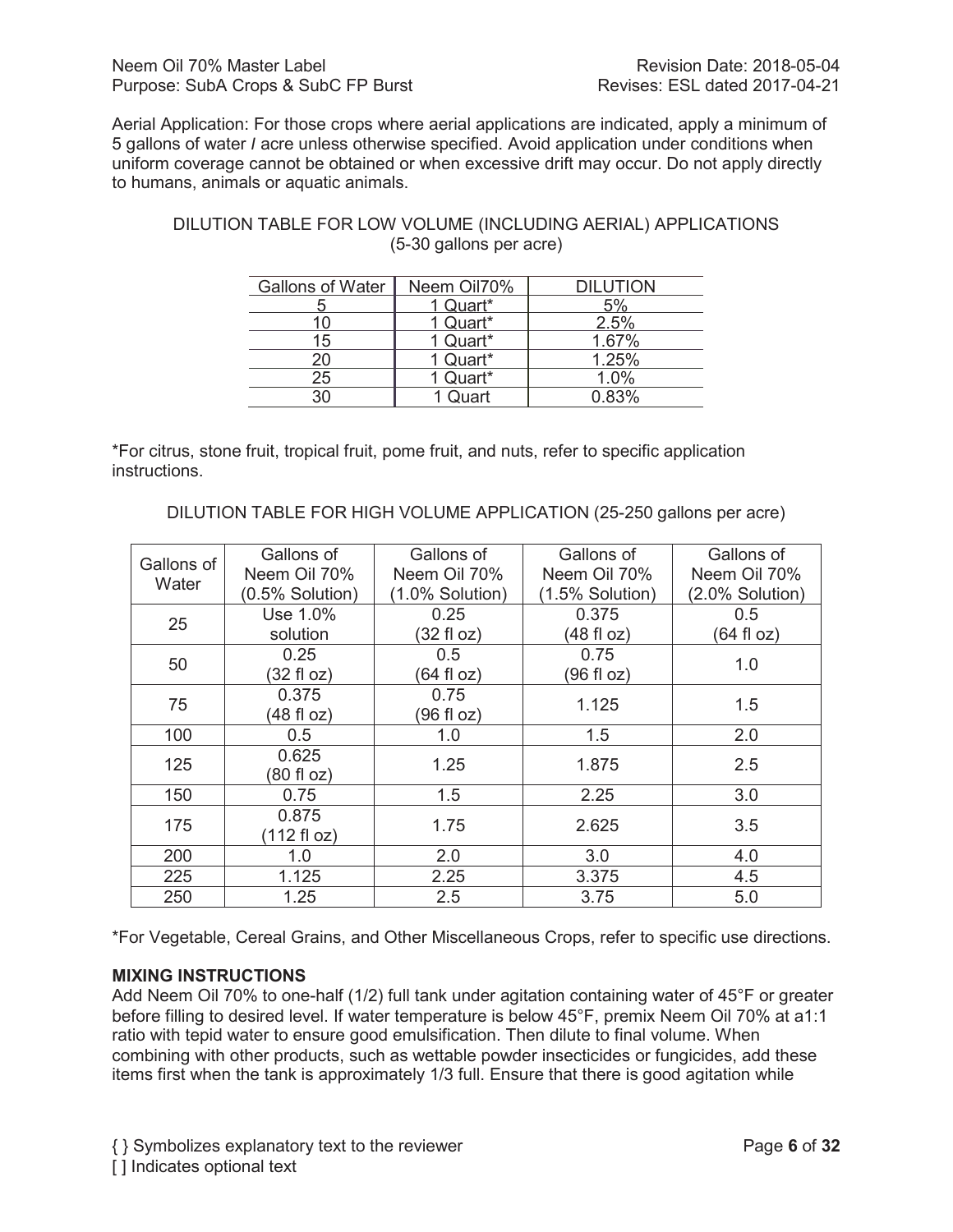mixing for complete emulsification. Maintain agitation during spray application. Do not use if this oil does not form a uniform cloudy emulsion.

**TANK MIXING**: Neem Oil 70% has been found to be compatible with most commonly used fungicides, insecticides and fertilizers. Check physical compatibility first with other products before mixing by using a jar test. Using a quart jar, add the proportionate amounts of the products to 1 quart of water. After thoroughly mixing, let mixture stand for at least 5 minutes. Growers must tank mix combinations for phytotoxicity on a sample of plants prior to use. *Due to the wide variation in climatic conditions, cultural practices, and other factors, the User assumes full responsibility for any crop damage or other liability resulting from the use of Neem Oil 70% in a tank mix combination.* Avoid tank mixes with Morestan. Captan, Sulfur, Bravo, Echo, chlorothalonil or other chemically similar products as unpredictable results or leaf burn may occur.

# **CITRUS**

Use Neem Oil 70% on citrus to control diseases to include Anthracnose, Post-Bloom Fruit Drop, and Scab. Apply as a foliar application at the rate of 1.0% in 25-200 gallons of water for high volume applications or a minimum of 0.5 gallons Neem Oil 70% in a minimum of 5 gallons of water per acre for low volume applications. Do not apply more than 2.5 gallons of Neem Oil 70% per acre, per application.

Reapply Neem Oil 70% every 7-14 days until threat of disease is over.

For control of Alternaria and Greasy Spot, apply Neem Oil 70% at a 1.0% solution in 25-125 gallons of water per acre in combination with Copper  $@$  2.0 lbs a.i. per acre (as found in EPA registered products such as Kocide® and Champ®) as a preventative disease spray tank mixture.

Use Neem Oil 70% on citrus to control mites at a rate of 1.0-2.0% in 25-200 gallons of water for high volume application or 0.5 gallon Neem Oil 70% in a minimum of 5 gallons of water per acre for low volume application. As a dormant oil spray, use Neem Oil 70% as a 2% solution or 1 quart Neem Oil 70% minimum per acre. Do not apply more than 5 gallons of Neem Oil 70% per acre, per application.

# **STONE AND TROPICAL FRUITS FUNGICIDE USE**

Apply Neem Oil 70% at a rate of 1.0% in 25-200 gallons of water for high volume applications or 0.5 gallons Neem Oil 70% in a minimum of 5 gallons of water per acre for low volume application. Reapply Neem Oil 70% every 7-14 days until threat of disease is over.

# **MITICIDE USE**

Use Neem Oil 70% at first sign of pests or pest damage at the appropriate rate listed below as a foliar spray in sufficient water for thorough coverage. Repeat applications as needed for adequate control every 7-21 days. Apply a 1.0-2.0% solution of Neem Oil 70% for high volume application or a minimum of 1 quart Neem Oil 70% in a minimum of 5 gallons of water per acre for low volume application. Do not apply more than 5 gallons of Neem Oil 70% per acre, per application.

Do not use Neem Oil 70% after pit hardening on stone fruit.

# **VEGETABLE, CEREAL GRAINS AND OTHER MISCELLANEOUS CROPS FUNGICIDE USE**

Apply Neem Oil 70% at the rate of 0.5%- 1.0% in 25-100 gallons of water per acre or 2 pints Neem Oil 70% in a minimum of 5 gallons of water per acre for low volume applications. Repeat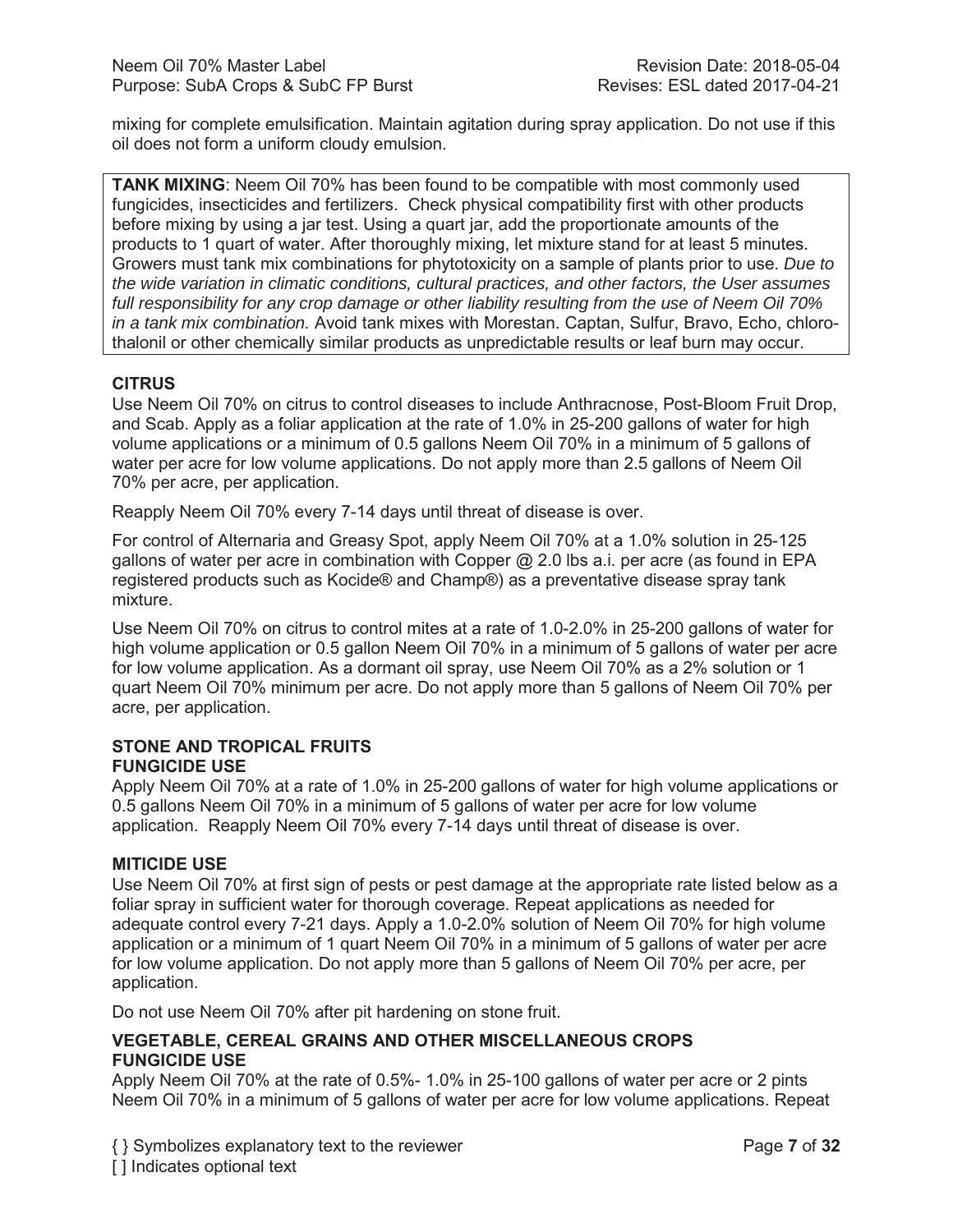applications every 7-14 days. Apply no more than 2 gallons of Neem Oil 70% per acre per application. Larger plants will require higher amounts of water to obtain good coverage. For mushrooms, apply Neem Oil 70% at a rate of 0.5%-2.0% in 25-100 gallons of water per 8,000 square feet. Repeat applications every 7-14 days.

# **MITICIDE USE**

Apply Neem Oil 70% at a rate of 0.5%-2.0% in 25- 100 gallons of water per acre or 2 pints Neem Oil 70% in a minimum of 5 gallons of water per acre for low volume application. Apply no more than 2 gallons Neem Oil 70% per acre in solution per application. Apply in a solution of sufficient volume to achieve complete coverage of foliage. Reapply Neem Oil 70% every 7-21 days as needed for adequate control. Larger plants will require higher amounts of water to obtain good coverage.

# **POME (DECIDUOUS FRUITS) AND NUTS**

**FUNGICIDE USE:** Apply Neem Oil 70% at a rate of 1.0% in 25-100 gallons of water per acre or 0.5 quarts Neem Oil 70% in a minimum of 5 gallons of water per acre for low volume application. Apply no more than 2.5 gallons of Neem Oil 70% per acre in solution per application. Repeat applications every 7 - 14 days.

**MITICIDE USE:** Use Neem Oil70% at a rate of 1.0-2.0% in 25-100 gallons of water per acre or 0.5 quarts Neem Oil 70% in a minimum of 5 gallons of water per acre for low volume application. Apply no more than 2 gallons of Neem Oil 70% per acre per solution. Apply at first sign of pests or pest damage. Repeat application as needed for adequate control every 7-21 days. Do not apply more than 5 gallons Neem Oil 70% per acre, per application. **Walnuts:** Avoid spraying after husk split.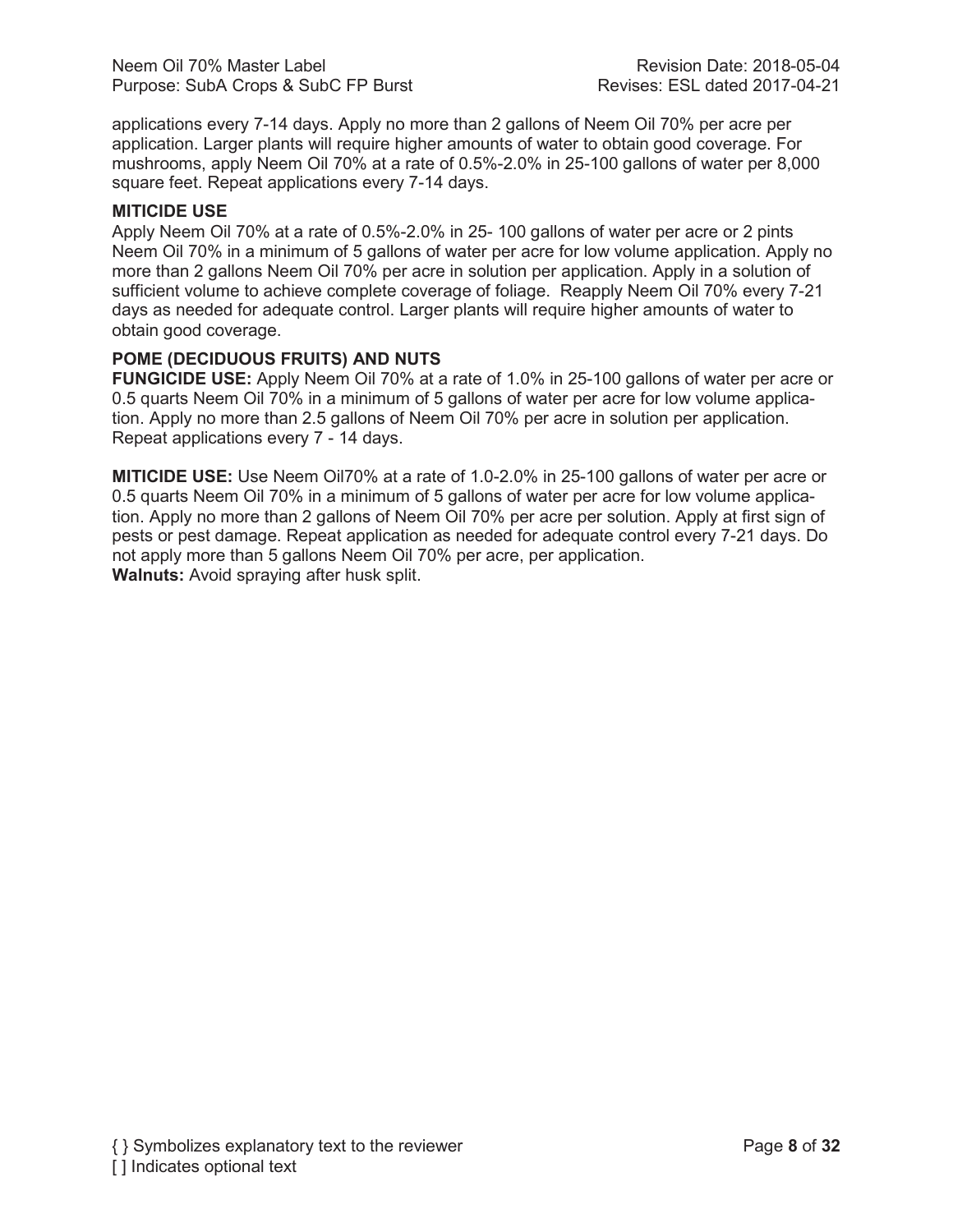| <b>BULB, COLE, AND LEAFY VEGETABLES</b>                                        |  |  |
|--------------------------------------------------------------------------------|--|--|
| Refer to specific application instructions found directly below the heading    |  |  |
| <b>Agricultural Use Directions</b>                                             |  |  |
| <b>CROPS</b> (including but not limited to)                                    |  |  |
| Garlic                                                                         |  |  |
| Greens                                                                         |  |  |
| Collard greens                                                                 |  |  |
| Mustard greens                                                                 |  |  |
| Rape greens                                                                    |  |  |
| Kale                                                                           |  |  |
| Kohlrabi                                                                       |  |  |
| Chinese cabbage (Bok choy, Napa)<br>Chinese mustard cabbage (Gai choy)<br>Leek |  |  |
| Lettuce (head& leaf                                                            |  |  |
| Low-bok                                                                        |  |  |
| Onions                                                                         |  |  |
| Orach                                                                          |  |  |
| Parsley                                                                        |  |  |
| Purslane                                                                       |  |  |
| Radicchio                                                                      |  |  |
| Rappini                                                                        |  |  |
| Rhubarb                                                                        |  |  |
| <b>Shallots</b>                                                                |  |  |
| Spinach                                                                        |  |  |
| Chinese spinach (Amaranth, Tampala)                                            |  |  |
| Swiss chard                                                                    |  |  |
| Fennel<br>Turnip tops                                                          |  |  |
|                                                                                |  |  |

| <b>CITRUS, POME, STONE, AND TROPICAL FRUITS</b> |                   |                   |
|-------------------------------------------------|-------------------|-------------------|
| <b>CROPS</b> (including but not limited to)     |                   |                   |
| Apples                                          | Figs              | Papayas           |
| Apricots                                        | Grapefruits       | Passion fruit     |
| Avocados                                        | Guavas            | Peaches           |
| <b>Bananas</b>                                  | Jujubes           | Pears             |
| Calamondin                                      | Kiwifruit         | Oriental pears    |
| <b>Cherries</b>                                 | Kumquats          | Pineapples        |
| <b>Barbados cherries</b>                        | Lemons            | <b>Plantains</b>  |
| Sour cherries                                   | Limes             | Plums             |
| Sweet cherries                                  | Loquats           | Pomegranates      |
| Cherimoya                                       | Lychee            | <b>Prunes</b>     |
| Citrus citron                                   | Mangoes           | Pummelos          |
| Citrus hybrids                                  | <b>Mandarins</b>  | Quinces           |
| Coconuts                                        | Satsuma mandarins | Tangelos          |
| Crabapples                                      | <b>Nectarines</b> | <b>Tangerines</b> |
| <b>Dates</b>                                    | <b>Olives</b>     |                   |
| Feijoa                                          | Oranges           |                   |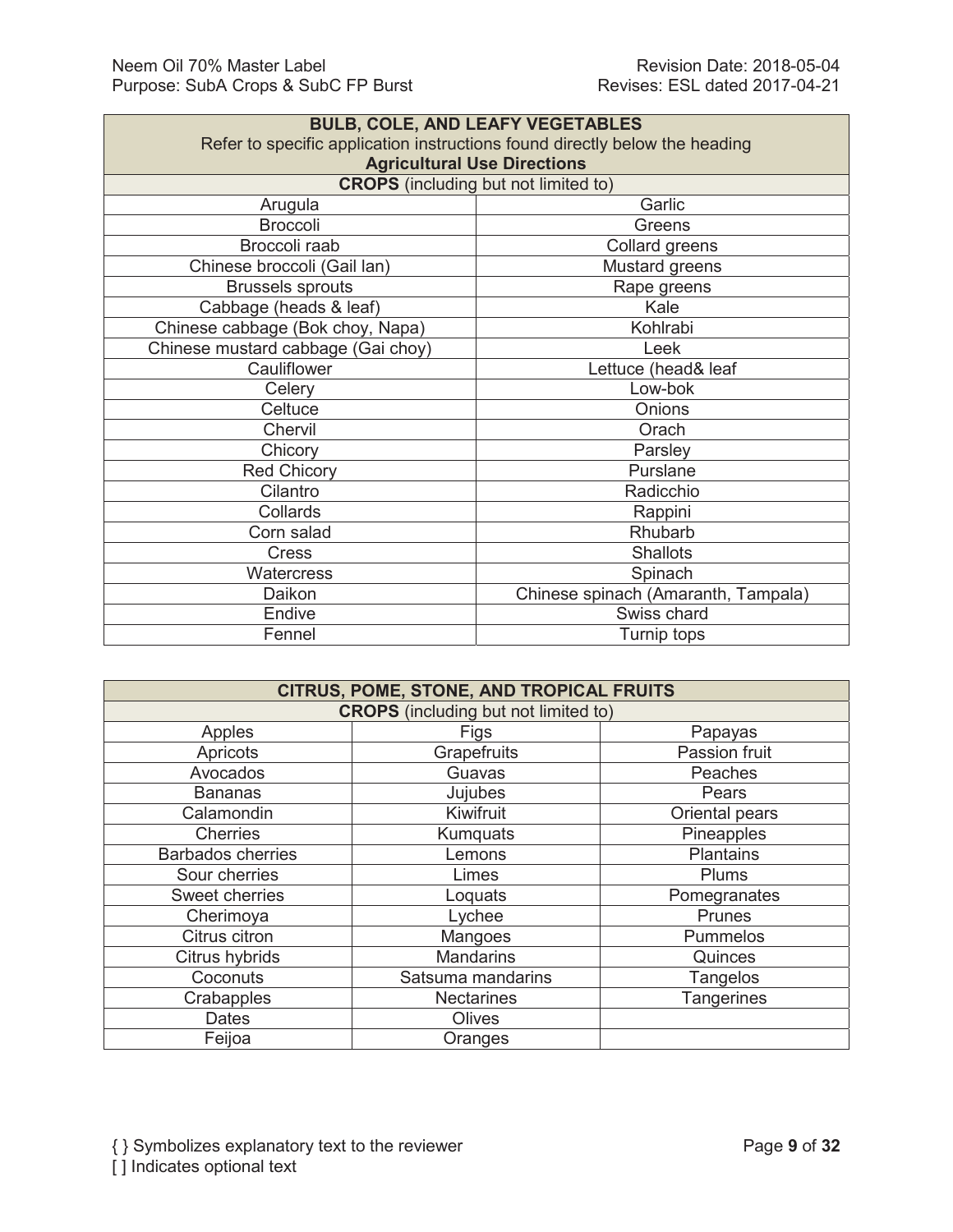÷

| <b>CUCURBITS</b>                                                            |  |  |
|-----------------------------------------------------------------------------|--|--|
| Refer to specific application instructions found directly below the heading |  |  |
| <b>Agricultural Use Directions</b>                                          |  |  |
| <b>CROPS</b> (including but not limited to)                                 |  |  |
| Honey balls                                                                 |  |  |
| Melons (incl. hybrids)                                                      |  |  |
| Honeydew melons                                                             |  |  |
| <b>Muskmelons</b><br>Chinese waxgourds                                      |  |  |
| Persian melons                                                              |  |  |
| <b>Pumpkins</b>                                                             |  |  |
| Squashes                                                                    |  |  |
| Watermelons (incl. hybrids)                                                 |  |  |
| Zucchini                                                                    |  |  |
|                                                                             |  |  |

| <b>HERBS AND SPICES</b>                                                     |                                             |  |
|-----------------------------------------------------------------------------|---------------------------------------------|--|
| Refer to specific application instructions found directly below the heading |                                             |  |
|                                                                             | <b>Agricultural Use Directions</b>          |  |
|                                                                             | <b>CROPS</b> (including but not limited to) |  |
| Anise                                                                       | Marigold                                    |  |
| <b>Balm</b>                                                                 | Marjoram                                    |  |
| Basil                                                                       | Mint                                        |  |
| <b>Borage</b>                                                               | Nasturtium                                  |  |
| Chamomile                                                                   | Pennyroyal                                  |  |
| Caraway                                                                     | Peppermint                                  |  |
| Catnip                                                                      | Rosemary                                    |  |
| Celery                                                                      | Rue                                         |  |
| <b>Chives</b>                                                               | Sage                                        |  |
| Coriander                                                                   | Savory                                      |  |
| Cumin                                                                       | Spearmint                                   |  |
| Curry leaf                                                                  | Sweet bay                                   |  |
| Dandelion                                                                   | Tarragon                                    |  |
| Dill                                                                        | Thyme                                       |  |
| Fennel                                                                      | Wintergreen                                 |  |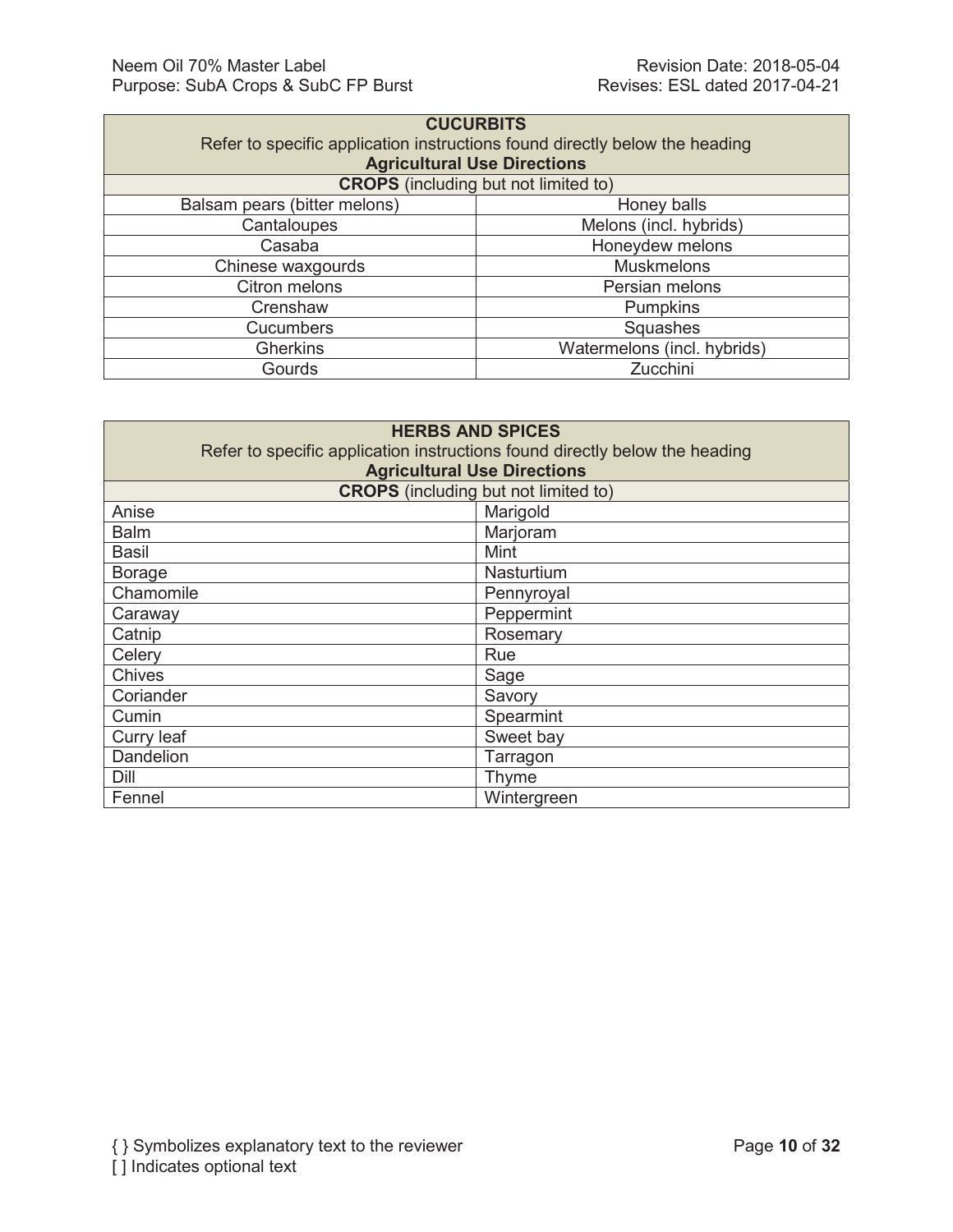| <b>LEGUME AND FRUITING VEGETABLES</b><br>Refer to specific application instructions found directly below the heading<br><b>Agricultural Use Directions</b> |                   |  |
|------------------------------------------------------------------------------------------------------------------------------------------------------------|-------------------|--|
| <b>CROPS</b> (including but not limited to)                                                                                                                |                   |  |
| <b>Beans</b>                                                                                                                                               | Peanuts           |  |
| <b>Broad beans</b>                                                                                                                                         | Pepinos           |  |
| Calabaza                                                                                                                                                   | <b>Peppers</b>    |  |
| Chickpeas                                                                                                                                                  | Pigeon peas       |  |
| Eggplants                                                                                                                                                  | Snow peas         |  |
| <b>Ground cherries</b>                                                                                                                                     | Soybeans          |  |
| Guar                                                                                                                                                       | <b>Tomatillos</b> |  |
| Lentils                                                                                                                                                    | <b>Tomatoes</b>   |  |
| Peas                                                                                                                                                       |                   |  |

| <b>NUTS</b>                                 |                          |  |
|---------------------------------------------|--------------------------|--|
| <b>CROPS</b> (including but not limited to) |                          |  |
| Almonds                                     | <b>Filberts</b>          |  |
| Beech nuts                                  | <b>Hickory nuts</b>      |  |
| <b>Brazil nuts</b>                          | Japanese horse chestnuts |  |
| <b>Butternuts</b>                           | Macadamia nuts           |  |
| Cashews                                     | Pecans                   |  |
| <b>Chestnuts</b>                            | Pistachios               |  |
| Chinquapins                                 | Walnuts                  |  |

| <b>ROOT AND TUBER VEGETABLES</b><br>Refer to specific application instructions found directly below the heading<br><b>Agricultural Use Directions</b> |                       |  |
|-------------------------------------------------------------------------------------------------------------------------------------------------------|-----------------------|--|
| <b>CROPS</b> (including but not limited to)                                                                                                           |                       |  |
| <b>Artichokes</b>                                                                                                                                     | <b>Potatoes</b>       |  |
| <b>Beets</b>                                                                                                                                          | <b>Sweet Potatoes</b> |  |
| Cardone                                                                                                                                               | Radishes              |  |
| Carrots                                                                                                                                               | Rutabaga              |  |
| Cassava                                                                                                                                               | Taro (Dasheen)        |  |
| Ginger                                                                                                                                                | <b>Turmeric</b>       |  |
| Ginseng                                                                                                                                               | <b>Turnips</b>        |  |
| Horseradish                                                                                                                                           | Yams                  |  |
| Parsnips                                                                                                                                              | Yam beans             |  |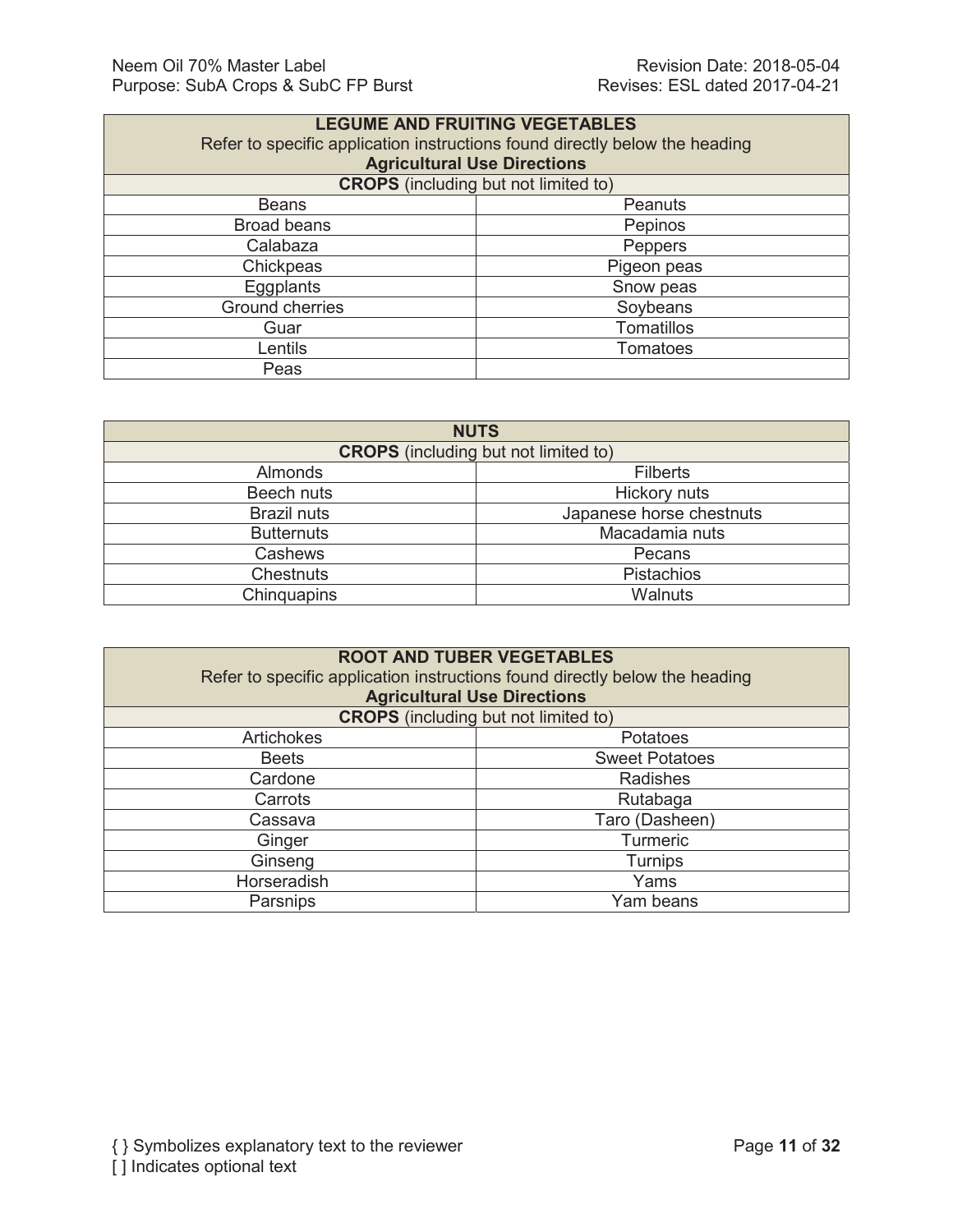| <b>SMALL FRUITS AND BERRIES</b><br>Refer to specific application instructions found directly below the heading<br><b>Agricultural Use Directions</b> |                             |  |
|------------------------------------------------------------------------------------------------------------------------------------------------------|-----------------------------|--|
| <b>CROPS</b> (including but not limited to)                                                                                                          |                             |  |
| <b>Blackberries</b>                                                                                                                                  | Grapes                      |  |
| <b>Blueberries</b>                                                                                                                                   | <b>Huckleberries</b>        |  |
| <b>Boysenberries</b>                                                                                                                                 | Loganberries                |  |
| <b>Cranberries</b>                                                                                                                                   | <b>Olallie berries</b>      |  |
| Currants                                                                                                                                             | Raspberries (black and red) |  |
| <b>Dewberries</b>                                                                                                                                    | <b>Strawberries</b>         |  |
| <b>Elderberries</b>                                                                                                                                  | Youngberries                |  |
| Gooseberries                                                                                                                                         |                             |  |

| <b>VEGETABLE, CEREAL GRAINS, AND OTHER MISCELLANEOUS CROPS</b> |                      |  |  |
|----------------------------------------------------------------|----------------------|--|--|
| <b>CROPS</b> (including but not limited to)                    |                      |  |  |
| Acerola                                                        | Kinep                |  |  |
| Alfalfa                                                        | <b>Mushrooms</b>     |  |  |
| Araacaga (Apio)                                                | Nispero              |  |  |
| Asparagus                                                      | Oats                 |  |  |
| <b>Barley</b>                                                  | Okra                 |  |  |
| <b>Breadfruit</b>                                              | Quenepa              |  |  |
| <b>Buckwheat</b>                                               | <b>Rice</b>          |  |  |
| Canola                                                         | Safflower            |  |  |
| Coffee                                                         | Seagrapes            |  |  |
| Coriander                                                      | Sesame               |  |  |
| Corn                                                           | Sorghum              |  |  |
| Popcorn                                                        | Soursup (Quanabanas) |  |  |
| Sweetcorn                                                      | Star apples          |  |  |
| Cotton                                                         | Sugarcane            |  |  |
| Hops                                                           | <b>Sunflowers</b>    |  |  |
| Jicama                                                         | <b>Tobacco</b>       |  |  |
| Jojoba                                                         | Wheat                |  |  |

| <b>Pest Control</b> | Suppression       |                 | <b>Diseases</b>       |              |
|---------------------|-------------------|-----------------|-----------------------|--------------|
| <b>Aphids</b>       | <b>Whiteflies</b> | Alternaria      | Greasy spot           | <b>Molds</b> |
| Mealybugs           | Thrips            | Anthracnose     | Leaf spot             | <b>Scabs</b> |
| <b>Mites</b>        |                   | Early blight    | Downy mildew          | <b>Rusts</b> |
| <b>Rust mites</b>   |                   | Leaf blight     | Post-bloom fruit drop | Shothole     |
| Spider mites        |                   | <b>Botrytis</b> | Powdery mildew        |              |
| Scales (soft scale) |                   |                 |                       |              |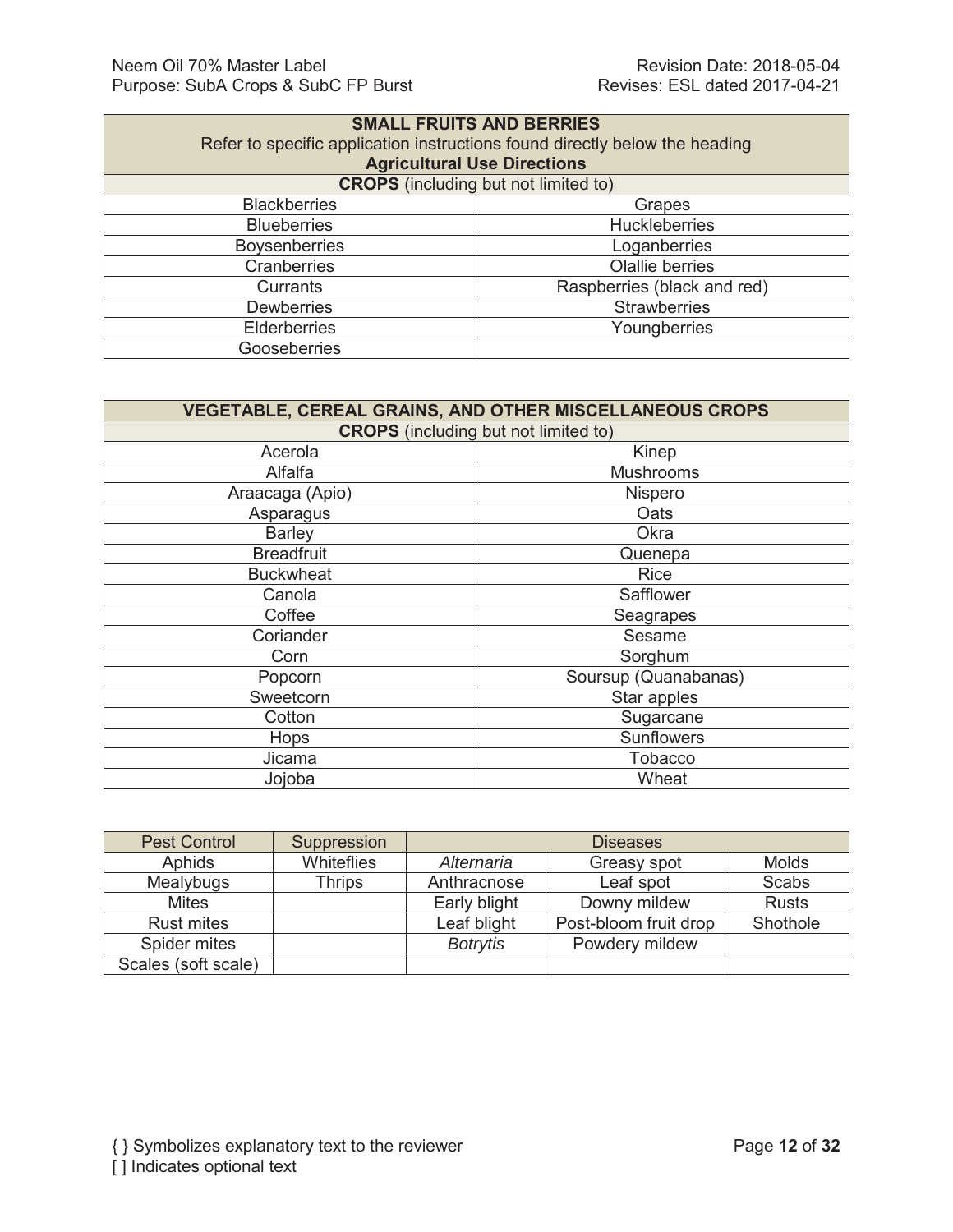# **STORAGE AND DISPOSAL**

Do not contaminate water, food, or feed by storage and disposal.

**Pesticide Storage:** Keep in original container. Store in a dry place, away from direct sunlight, feed, or foodstuffs. Keep container tightly sealed when not in use. Do not store below 40°F (4°C)*.*

**Pesticide Disposal:** Wastes resulting from the use of this product must be disposed of on-site or at an approved waste disposal facility.

**Container Handling:** Nonrefillable container. Do not reuse or refill this container.

*{-for containers equal to or less than 5 gallons- }*

Triple rinse container (or equivalent) promptly after emptying. Triple rinse as follows: Empty the remaining contents into application equipment or a mix tank and drain for 10 seconds after the flow begins to drip. Fill the container 1/4 full with water and recap. Shake for 10 seconds. Pour rinsate into application equipment or a mix tank or store rinsate for later use or disposal. Drain for 10 seconds after the flow begins to drip. Repeat this procedure two more times. Then offer for recycling, if available or puncture and dispose of in a sanitary landfill, or by incineration, or if allowed by state and local authorities, by burning. If burned, stay out of smoke.

*{-for containers greater than 5 gallons-}*

Triple rinse as follows: Empty the remaining contents into application equipment or a mix tank. Fill the container  $\frac{1}{4}$  full with water.

Replace and tighten closures. Tip container on its side and roll it back and forth, ensuring at least one complete revolution, for 30 seconds. Stand the container on its end and tip back and forth several times. Turn the container over onto its other end and tip it back and forth several times. Empty the rinsate into application equipment or a mix tank or store rinsate for later use or disposal. Repeat this procedure two more times. Then offer for recycling, if available, or puncture and dispose of in a sanitary landfill, or by incineration, or if allowed by state and local authorities, by burning. If burned, stay out of smoke.

# *{-for 250-gallon refillable containers-}*

Refillable container. Refill this container with pesticide only. Do no reuse this container for any other purpose. Cleaning the container before final disposal is the responsibility of the person disposing of the container. Cleaning before refilling is the responsibility of the refiller. To clean the container before final disposal, empty the remaining contents from this container into application equipment or mix tank. Fill the container about 10 percent full with water. Agitate vigorously or recirculate water with pump for 2 minutes. Pour or pump rinsate into application equipment or rinsate collection system. Repeat this rinsing procedure two more times.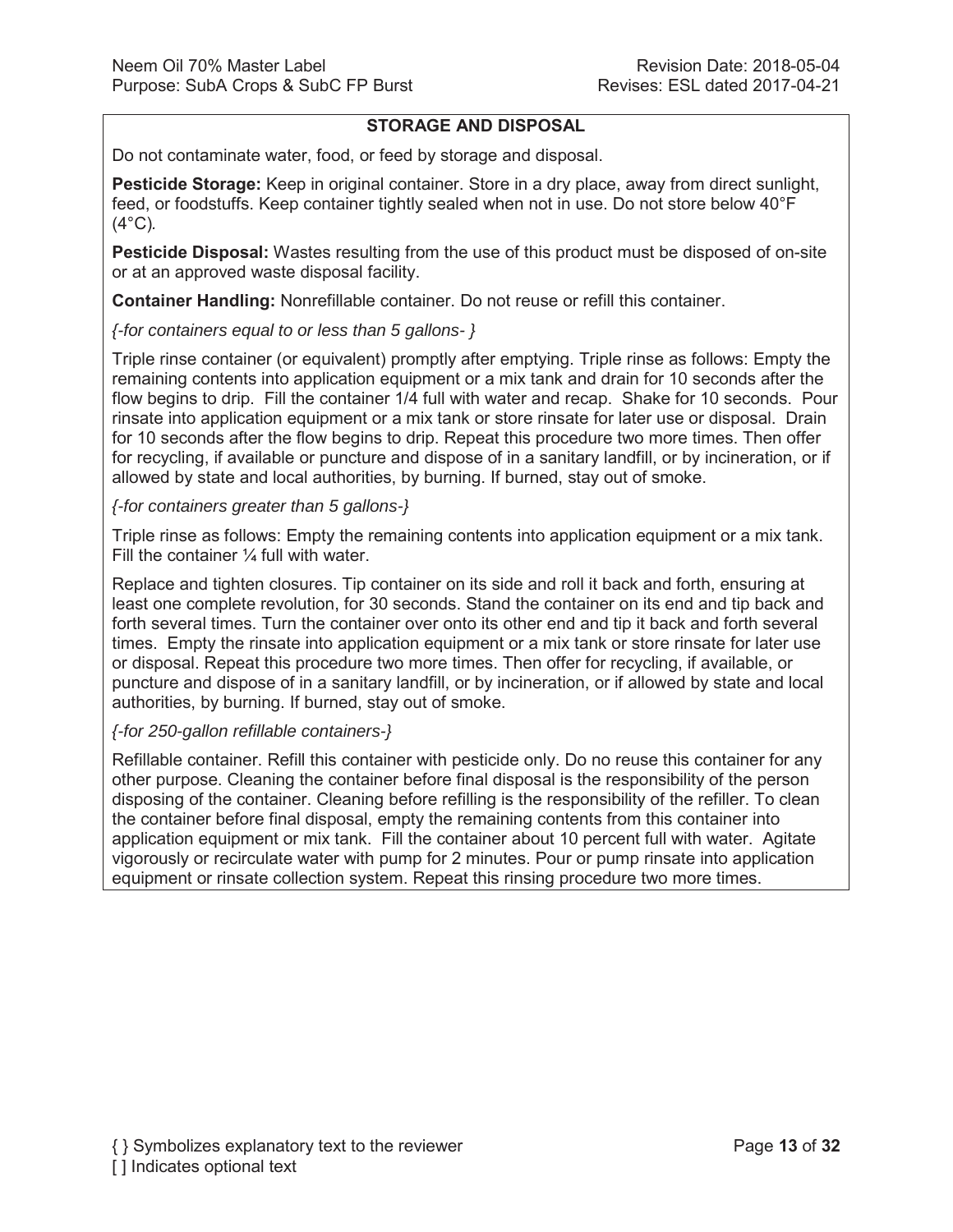#### **WARRANTY**

Certis USA, L.L.C. warrants that the material contained herein conforms to the description on the label and is reasonably fit for the purposes referred to in the directions for use. Timing and method of application, weather, watering practices, nature of soil, the insect problem, condition of the crop, incompatibility with other chemicals not specifically recommended, and other influencing factors in the use of this product are beyond the control of the seller. Buyer assumes all risks of use, storage or handling of this material not in strict accordance with directions given herein. NO OTHER EXPRESS OR IMPLIED WARRANTY OF THE FITNESS OR MERCHANTABILITY IS MADE.

Kocide® is a registered trademark of Kocide LLC. Champ® is a registered trademark of Nufarm Americas Inc. Morestan® is a registered trademark of Bayer Inc. Bravo® is a registered trademark of Syngenta Crop Protection, Inc. Echo® is a registered trademark of Sipcam Agro USA, Inc.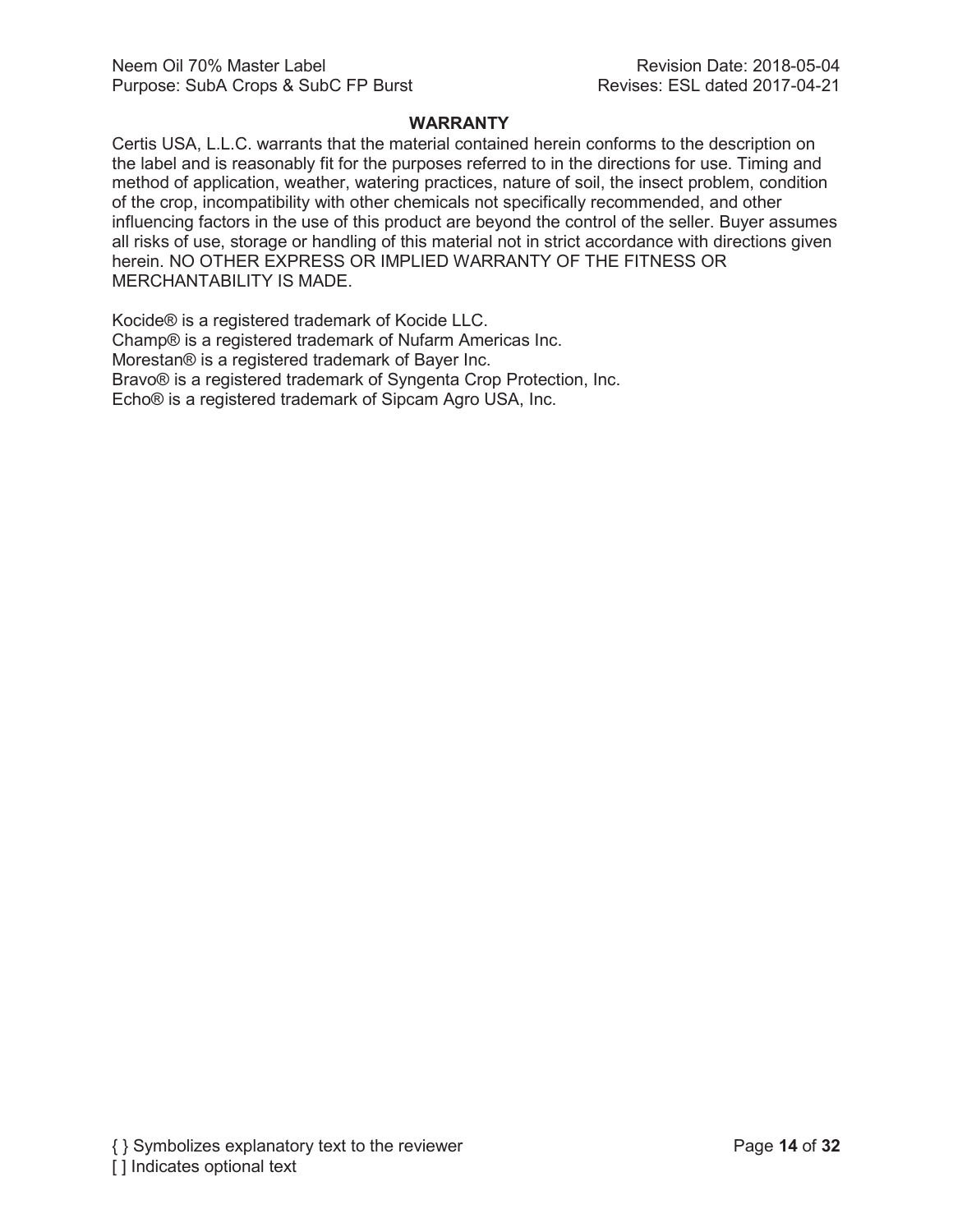# Master Label/Sublabel B – Ornamental Neem Oil 70%

FUNGICIDE/MITICIDE/INSECTICIDE

For Indoor/Outdoor Use on Ornamental Flowering Plants, Trees, Shrubs, Foliage, Vegetables, and Fruit Grown in: Nurseries, Greenhouses, other covered structures, Interiorscapes, and **Landscapes** 

Controls Fungal Diseases Including Black Spot, Mildews, Rusts, Scab and Insect/Mite Pests Can be Used Up to Day of Harvest



FOR ORGANIC PRODUCTION



ACTIVE INGREDIENT:

| This product contains 5.46 lb of clarified hydrophobic extract of neem oil per US gallon. |  |
|-------------------------------------------------------------------------------------------|--|

Net Contents: EPA Reg. No. 70051-2 EPA Est. No.70051-CA-001 Composition covered by US patents 5,298.251; 5,356,629; 5,372,817; 5,405,612; and 5,409,708 Lot No.:

# **KEEP OUT OF REACH OF CHILDREN CAUTION**

See Inside panels for Additional [Precautionary Statements], [Directions for Use], [Storage and Disposal Statements], [and] [Warranty]

Manufactured by:

Certis USA, LLC 9145 Guilford Road, Suite 175 Columbia, MD 21046

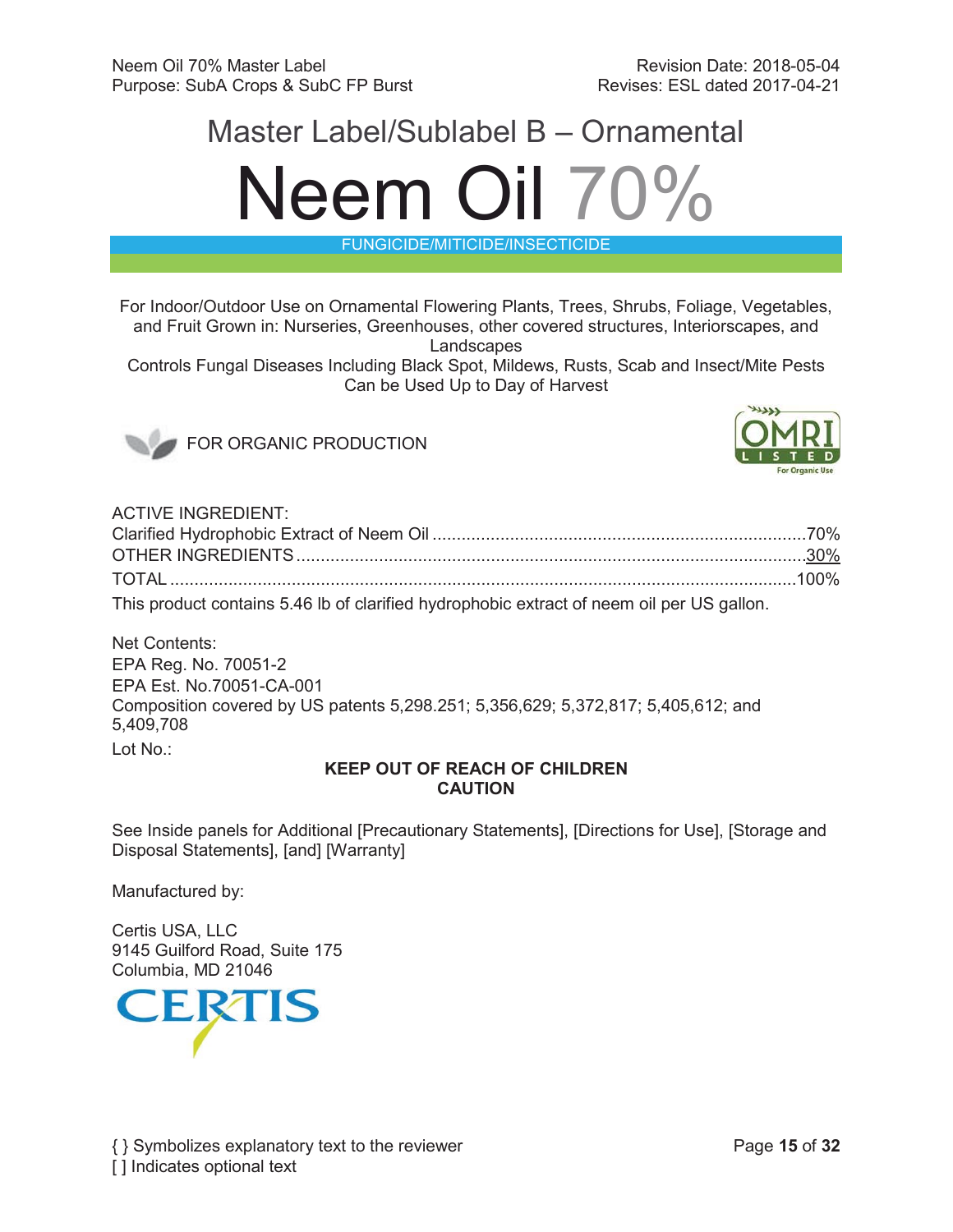#### **PRECAUTIONARY STATEMENTS HAZARDS TO HUMANS AND DOMESTIC ANIMALS**

CAUTION. Harmful if absorbed through the skin. Causes moderate eye irritation. Avoid contact with skin, eyes or clothing. Wash thoroughly with soap and water after handling and before eating, drinking, chewing gum, or using tobacco. Remove and wash contaminated clothing before reuse.

## **FIRST AID**

If on skin or clothing: Take off contaminated clothing. Rinse skin immediately with plenty of water for 15-20 minutes.

If in eyes: Hold eye open and rinse slowly and gently with water for 15-20 minutes. Remove contact lenses, if present, after the first 5 minutes, then continue rinsing eye.

Call a poison control center or doctor for treatment advice. Have the product container or label with you when calling a poison control center or doctor, or going for treatment. Hotline number: 1-800-255-3924

Personal Protective Equipment:

Some materials that are chemical-resistant to this product are listed below. If you want more options, follow the instructions for category C on an EPA chemical resistance category selection chart.

Applicators and other handlers must wear:

- Long-sleeved shirt and long pants.
- Chemical-resistant gloves, such as barrier laminate or butyl rubber or nitrile rubber or neoprene rubber or polyvinyl chloride (PVC) or Viton.
- Shoes plus socks.

Follow the manufacturer's instructions for cleaning/maintaining PPE. If no such instructions for washables, use detergent and hot water. Keep and wash PPE separately from other laundry.

User Safety Recommendations:

Users should:

- Remove clothing/PPE immediately if pesticide gets inside. Then wash thoroughly and put on clean clothing.
- Remove PPE immediately after handling this product.
- Wash the outside of gloves before removing. As soon as possible, wash thoroughly and change into clean clothing.

# **ENVIRONMENTAL HAZARDS**

This product is hazardous to fish and aquatic invertebrates.

For Terrestrial Uses: Do not apply directly to water, or to areas where surface water is present, or to intertidal areas below the mean high water mark. Do not contaminate water when disposing of equipment wash water or rinsate.

# **BEE HAZARD**

This product is toxic to bees exposed to direct treatment. Do not apply this product while bees are actively visiting the treatment area.

# **PHYSICAL AND CHEMICAL HAZARDS**

Do not use or store near heat or open flame.

{ } Symbolizes explanatory text to the reviewer Page **16** of **32** [] Indicates optional text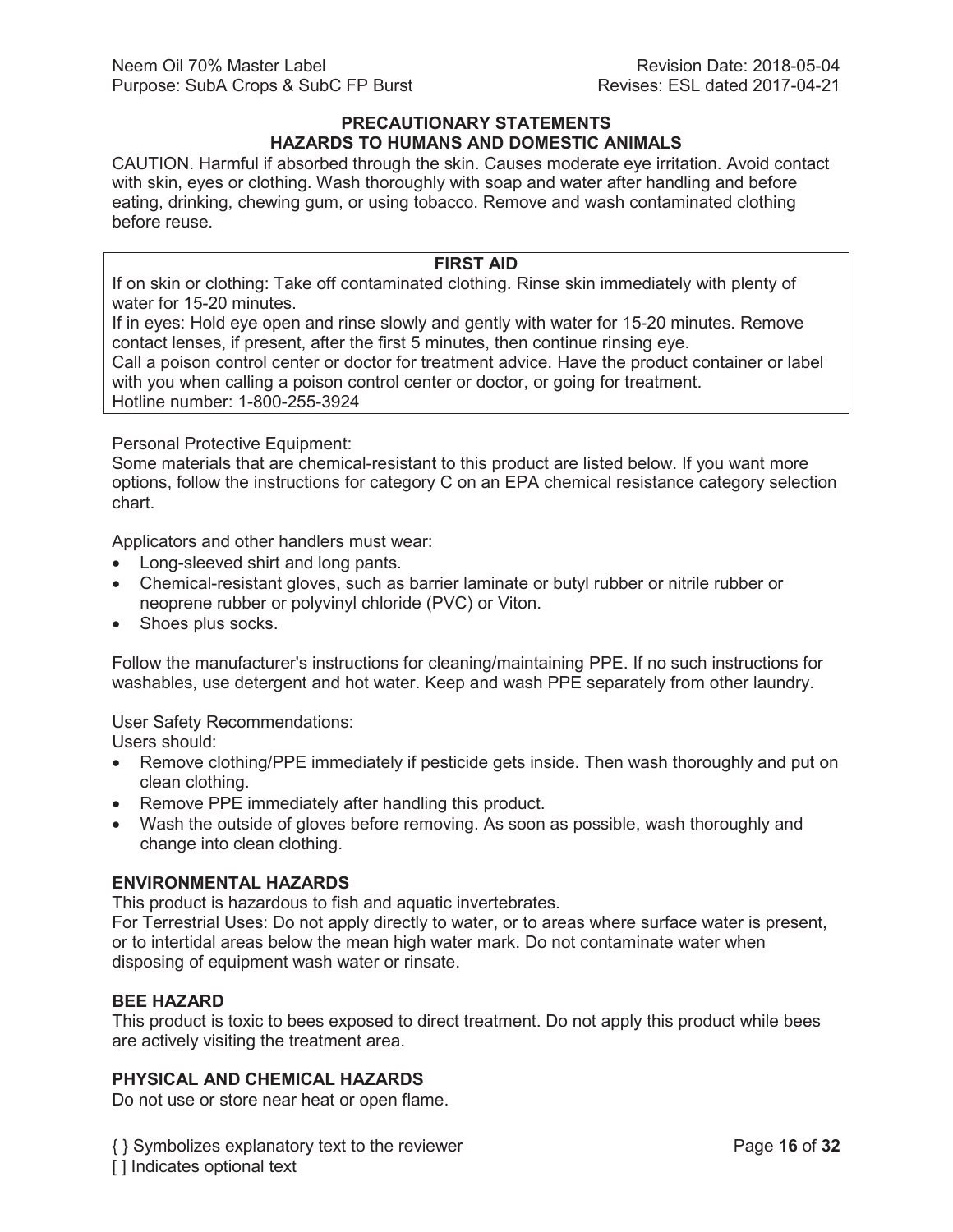# **DIRECTIONS FOR USE**

IT IS A VIOLATION OF FEDERAL LAW TO USE THIS PRODUCT IN A MANNER INCONSIS-TENT WITH ITS LABELING.

Do not apply this product in a way that will contact workers or other persons, either directly or through drift. Only protected handlers may be in the area during application. For any requirements specific to your State or Tribe, consult the agency responsible for pesticide regulation.

### **AGRICULTURAL USE REQUIREMENTS**

Use this product only in accordance with its labeling and with the Worker protection Standard, 40 CFR Part 170. This standard contains requirements for the protection of agricultural workers on farms, forests, nurseries, and greenhouses, and handlers of agricultural pesticides. It contains requirements for training, decontamination, notification and emergency assistance. It also contains specific instructions and exceptions pertaining to the statements on this label about personal protective equipment (PPE), and restricted-entry interval. The requirements in this box only apply to uses of this product that are covered by the Worker Protection Standard. Do not enter or allow worker entry into treated areas during the restricted entry interval (REI) of 4 hours.

PPE required for early entry to treated areas that is permitted under the Worker Protection Standard and that involves contact with anything that has been treated, such as plants, soil, or water is:

- Coveralls
- Chemical resistant gloves, such as barrier laminate or butyl rubber or nitrile rubber or neoprene rubber or polyvinylchloride (PVC) or Viton.
- Shoes plus socks.

#### **GENERAL INFORMATION:**

Neem Oil 70% is a broad spectrum fungicide of certain diseases and controls mites in citrus, deciduous fruits and nuts, vegetables and other miscellaneous crops. Use care when applying near streams, ponds, lakes, or other bodies of water. Do not apply Neem Oil 70% when conditions favor drift or when the likelihood of runoff is high. Do not apply this product through any type of irrigation system.

Thorough coverage is necessary to provide good disease and insect/mite control. Neem Oil 70% prevents fungal attack of plant tissue preventing and controlling black spot on roses, anthracnose, rust and powdery mildew and offers contact activity to mite pressure on the plants. Neem Oil 70% kills eggs, larvae, and adult insects.

Shake well before using. For best results maintain constant agitation in spray equipment. For optimal performance, do not mix with cold water (less than 45°F). Use spray solution within several hours of preparation for maximum effectiveness. Do not store diluted solution for later use. As with other oil-based products, care should be exercised in timing applications to early morning/late evening to minimize the potential for leaf burn. Avoid excessive runoff of spray material for maximum control.

Do not apply to known sensitive plant species, such as impatiens flowers, fuchsia flowers, hibiscus flowers, some rose flowers, ornamental olive trees or some carnations varieties,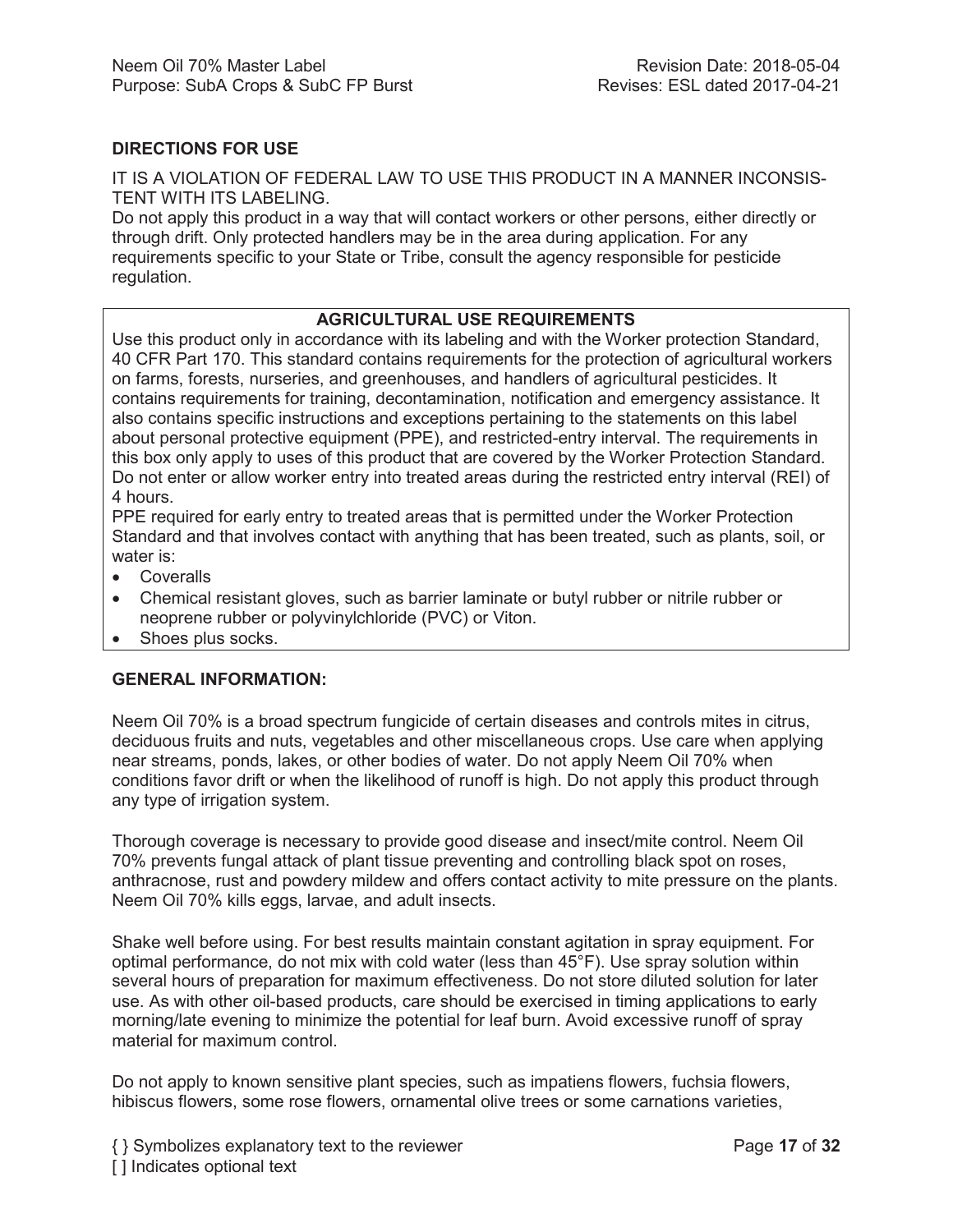without prior testing. Do not apply to wilted or otherwise stressed plants, or to newly transplanted materials prior to root establishment. Use with care on plants with tender tissue. Check for leaf burn in small-scale trials prior to use.

When used in conjunction with beneficial insects, it is recommended that a small trial be conducted to assure compatibility before using on a large scale.

**TANK MIXING**: Neem Oil 70% has been found to be compatible with most commonly used fungicides, insecticides and fertilizers. Check physical compatibility first with other products before mixing by using a jar test. Using a quart jar, add the proportionate amounts of the products to 1 quart of water. After thoroughly mixing, let mixture stand for at least 5 minutes. Growers must tank mix combinations for phytotoxicity on a sample of plants prior to use. *Due to the wide variation in climatic conditions, cultural practices, and other factors, the User assumes full responsibility for any crop damage or other liability resulting from the use of Neem Oil 70% in a tank mix combination.* Avoid tank mixes with Morestan. Captan, Sulfur, Bravo, Echo, chlorothalonil or other chemically similar products as unpredictable results or leaf burn may occur.

## **GREENHOUSE, LANDSCAPE, AND NURSERY USE INSTRUCTIONS** *FUNGICIDE USE*

# ORNAMENTAL DISEASE CONTROL

Neem Oil 70% is an effective fungicide for the prevention and control of various fungal diseases including black spot on roses, powdery mildew, downy mildew, anthracnose, rust, leaf spot, botrytis, needle rust, scab, flower, twig, and tip blight, and alternaria.

#### Landscape, Greenhouse and Nursery Ornamentals

Neem Oil 70% will provide broad spectrum control of many fungal diseases affecting ornamental flowering plants, trees, shrubs, and foliage when used at the rate of 1 gallon per 100 gallons of water. Apply Neem Oil 70% at a rate of 1:100 when spraying as a preventative for outdoor applications. Under extreme outdoor conditions, apply Neem Oil 70% at the 1:50 application rate (see APPLICATION INSTRUCTIONS tables for detailed use rates). This will provide the necessary control under the extreme outdoor conditions. When using Neem Oil 70% as a preventative, make application on a 14-day schedule. If disease is present, use a 7-day application schedule to control the disease and prevent further damage from occurring.

#### **Greenhouse**

When Neem Oil 70% is used as a preventative, the lower rate (1:200) will provide adequate control for most greenhouse situations. If disease pressure is evident, use the higher rate (1:100). Make applications for disease prevention on a 7-14 day schedule depending on the anticipated severity of the disease pressure. To control existing disease, apply Neem Oil 70% on a 7-Day schedule until the disease pressure is eliminated. Use a 14-Day schedule to prevent disease pressure from returning. NOTE: Spray greenhouse roses only in a rotation program, which includes Neem Oil 70% once every 4 weeks.

#### Landscape Ornamentals

In outdoor landscape applications, apply Neem Oil 70% at rates of 1:50- 1:100 rate (see APPLICATION INSTRUCTIONS tables for detailed use rates). This will provide the necessary control under the extreme outdoor conditions. When using Neem Oil 70% as a preventative, make application on a 14 day schedule. If disease is present, use a 7-day application schedule to control the disease and prevent further damage from occurring.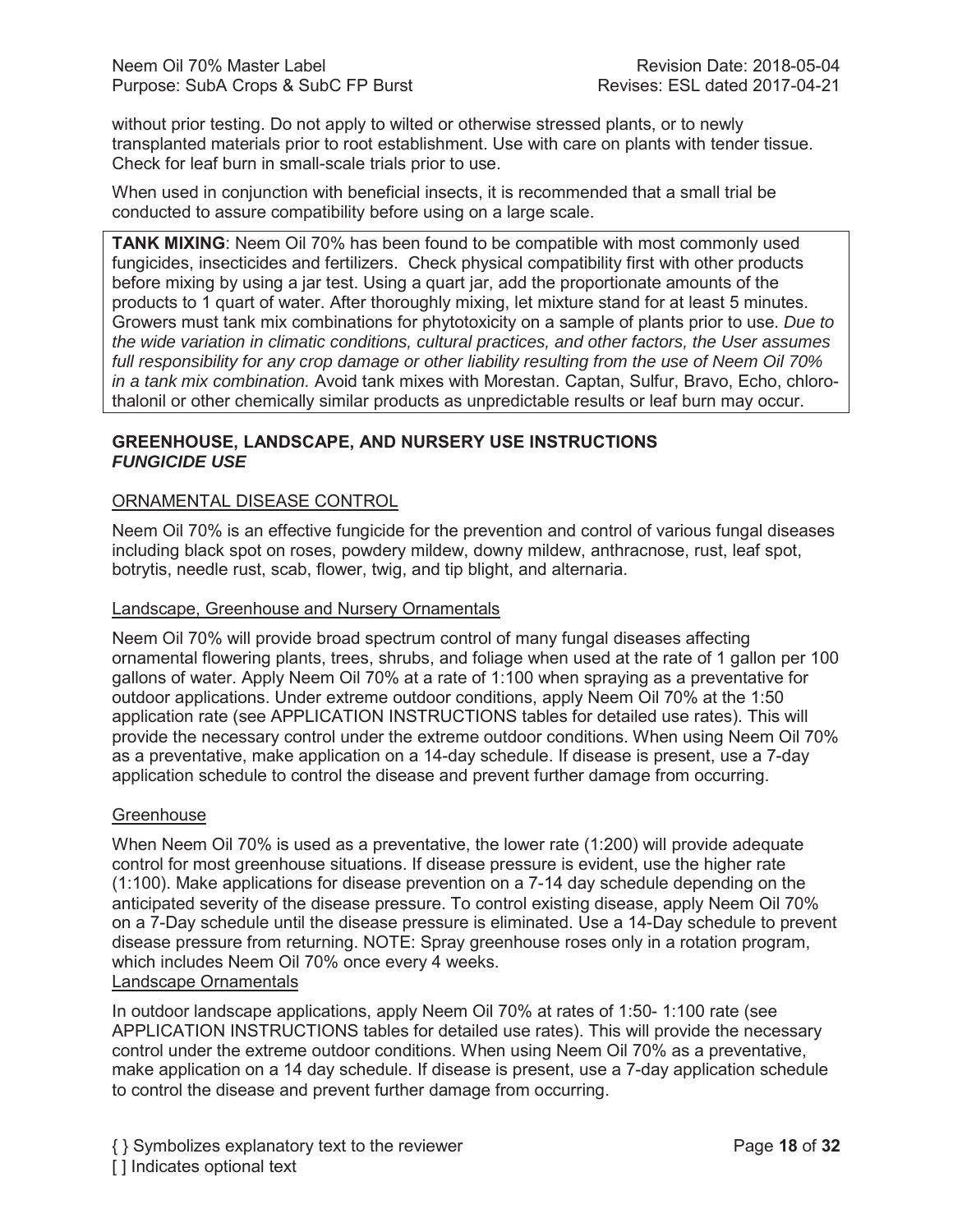# *MITICIDE-INSECTICIDE USE*

**For Mites:** For best results, apply Neem Oil 70% in sufficient amounts of water to achieve complete coverage. Neem Oil 70% is most effective when applied before mites or eggs are present in large numbers. Apply at a rate of 0.5%- 2.0%. Do not exceed 1.0% in the greenhouse. Reapply every 7-21 days until pressure is over.

**For Insects:** For best results, apply Neem Oil 70% at 0.5% -

2.0% (not to exceed 1.0% in the greenhouse) in sufficient amounts of water to achieve complete coverage. Neem Oil 70% is most effective when applied before insects or eggs are present in large numbers. Repeat application based on pest pressure and field scouting for best results.

| BULB, COLE, AND LEAFY VEGETABLE TRANSPLANTS                     |                                     |  |  |
|-----------------------------------------------------------------|-------------------------------------|--|--|
| Refer to USE INSTRUCTIONS for specific application instructions |                                     |  |  |
| Arugula<br>Garlic                                               |                                     |  |  |
| <b>Broccoli</b>                                                 | Greens                              |  |  |
| Broccoli raab                                                   | Collard greens                      |  |  |
| Chinese broccoli (Gail lan)                                     | Mustard greens                      |  |  |
| <b>Brussels sprouts</b>                                         | Rape greens                         |  |  |
| Cabbage (heads & leaf)                                          | Kale                                |  |  |
| Chinese cabbage (Bok choy, Napa)                                | Kohlrabi                            |  |  |
| Chinese mustard cabbage (Gai choy)                              | Leek                                |  |  |
| Cauliflower                                                     | Lettuce (head& leaf                 |  |  |
| Celery                                                          | Low-bok                             |  |  |
| Celtuce                                                         | Onions                              |  |  |
| Chervil                                                         | Orach                               |  |  |
| Chicory                                                         | Parsley                             |  |  |
| <b>Red Chicory</b>                                              | Purslane                            |  |  |
| Cilantro                                                        | Radicchio                           |  |  |
| Collards                                                        | Rappini                             |  |  |
| Corn salad                                                      | Rhubarb                             |  |  |
| <b>Cress</b>                                                    | <b>Shallots</b>                     |  |  |
| <b>Watercress</b>                                               | Spinach                             |  |  |
| Daikon                                                          | Chinese spinach (Amaranth, Tampala) |  |  |
| Endive                                                          | Swiss chard                         |  |  |
| Fennel                                                          | Turnip tops                         |  |  |

# **CROPS BY TRANSPLANT TYPE**

(including but not limited to)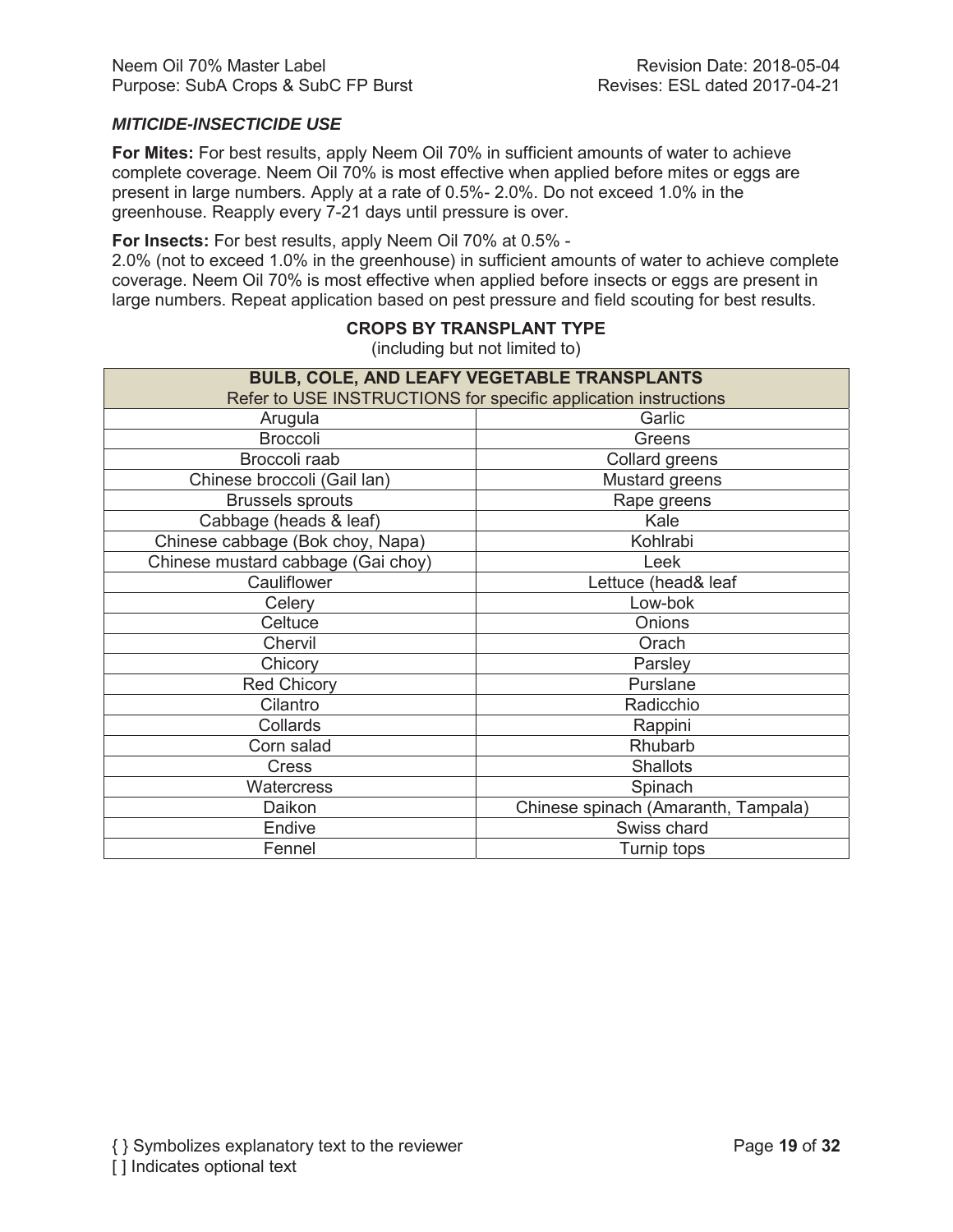| <b>CUCURBIT TRANSPLANTS</b>                                     |                             |  |
|-----------------------------------------------------------------|-----------------------------|--|
| Refer to USE INSTRUCTIONS for specific application instructions |                             |  |
| Balsam pears (bitter melons)                                    | Honey balls                 |  |
| Cantaloupes                                                     | Melons (incl. hybrids)      |  |
| Casaba                                                          | Honeydew melons             |  |
| Chinese waxgourds                                               | <b>Muskmelons</b>           |  |
| Citron melons                                                   | Persian melons              |  |
| Crenshaw                                                        | Pumpkins                    |  |
| <b>Cucumbers</b>                                                | Squashes                    |  |
| <b>Gherkins</b>                                                 | Watermelons (incl. hybrids) |  |
| Gourds                                                          | Zucchini                    |  |

| <b>HERBS AND SPICES TRANSPLANTS</b>                             |            |             |  |
|-----------------------------------------------------------------|------------|-------------|--|
| Refer to USE INSTRUCTIONS for specific application instructions |            |             |  |
| Anise                                                           | Marigold   |             |  |
| <b>Balm</b>                                                     |            | Marjoram    |  |
| Basil                                                           |            | Mint        |  |
| <b>Borage</b>                                                   |            | Nasturtium  |  |
| Chamomile                                                       | Pennyroyal |             |  |
| Caraway                                                         | Peppermint |             |  |
| Catnip                                                          |            | Rosemary    |  |
| Celery                                                          |            | Rue         |  |
| <b>Chives</b>                                                   |            | Sage        |  |
| Coriander<br>Savory                                             |            |             |  |
| Spearmint<br>Cumin                                              |            |             |  |
| Sweet bay<br>Curry leaf                                         |            |             |  |
| <b>Dandelion</b>                                                |            | Tarragon    |  |
| Dill                                                            |            | Thyme       |  |
| Fennel                                                          |            | Wintergreen |  |

| LEGUME AND FRUITING VEGETABLE TRANSPLANTS                       |                 |  |
|-----------------------------------------------------------------|-----------------|--|
| Refer to USE INSTRUCTIONS for specific application instructions |                 |  |
| <b>Beans</b>                                                    | Peanuts         |  |
| <b>Broad beans</b>                                              | Pepinos         |  |
| Calabaza                                                        | Peppers         |  |
| Chickpeas                                                       | Pigeon peas     |  |
| Eggplants                                                       | Snow peas       |  |
| <b>Ground cherries</b>                                          | Soybeans        |  |
| Guar                                                            | Tomatillos      |  |
| Lentils                                                         | <b>Tomatoes</b> |  |
| Peas                                                            |                 |  |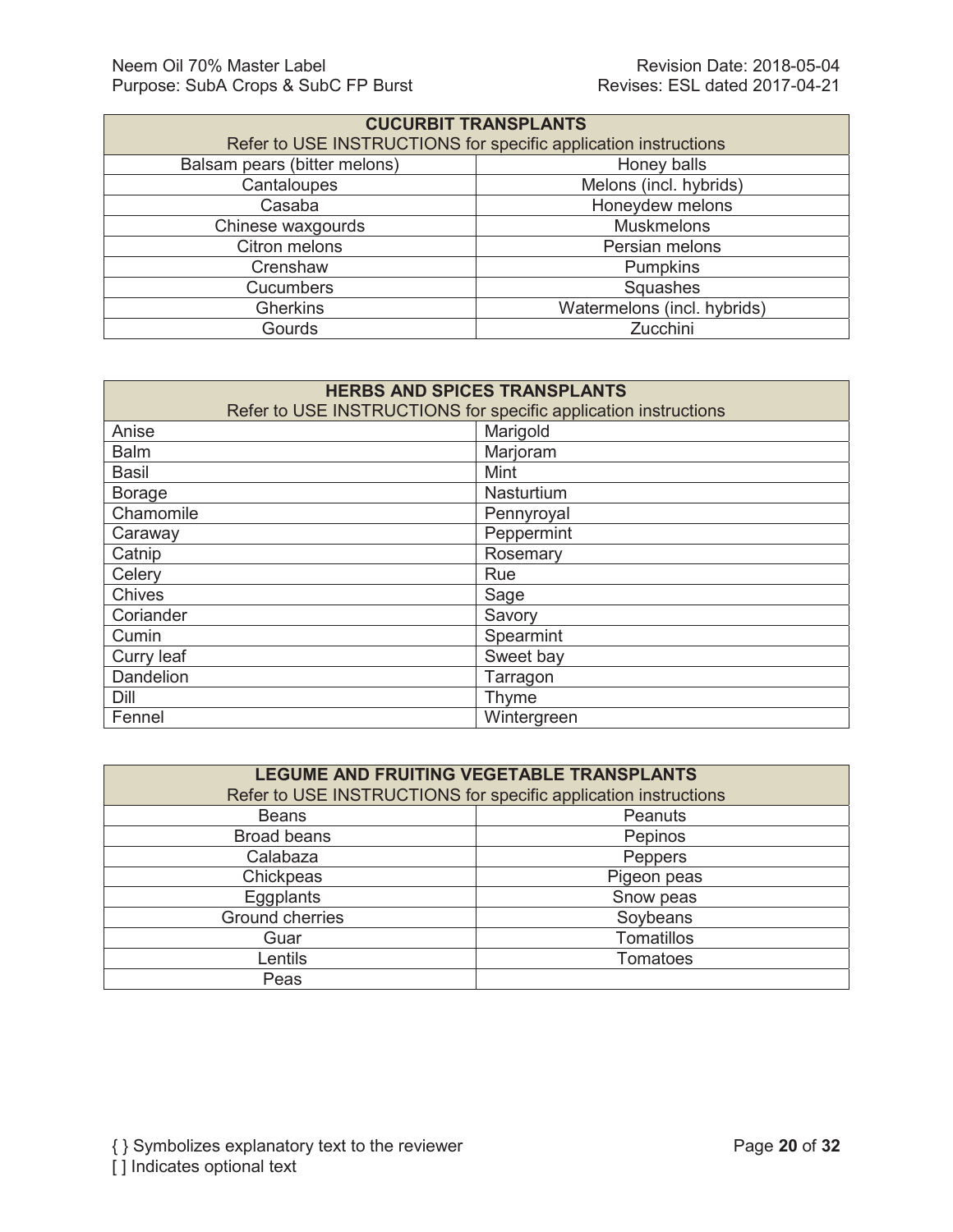| <b>ROOT AND TUBER VEGETABLES</b>                                |                       |  |
|-----------------------------------------------------------------|-----------------------|--|
| Refer to USE INSTRUCTIONS for specific application instructions |                       |  |
| <b>Artichokes</b>                                               | Potatoes              |  |
| <b>Beets</b>                                                    | <b>Sweet Potatoes</b> |  |
| Cardone                                                         | Radishes              |  |
| Carrots                                                         | Rutabaga              |  |
| Cassava                                                         | Taro (Dasheen)        |  |
| Ginger                                                          | <b>Turmeric</b>       |  |
| Ginseng                                                         | <b>Turnips</b>        |  |
| Horseradish                                                     | Yams                  |  |
| Parsnips                                                        | Yam beans             |  |

# **APPLICATION INSTRUCTIONS**

Apply until plant surface is uniformly wet with minimal runoff at 25-40 psi with hand sprayer or 100-200 psi with power sprayer as a fine spray to both leaf surfaces. Avoid excessive application.

| MANAGEMENT OF LANDSCAPE AND ORNAMENTAL DISEASES |                                      |                |                                                                                                   |
|-------------------------------------------------|--------------------------------------|----------------|---------------------------------------------------------------------------------------------------|
| <b>Spray Target</b>                             | Concentration                        | Spray Interval | <b>Precautions</b>                                                                                |
| <b>Potted Plants</b><br>(Greenhouse)            | $1:100 - 1:200$<br>$(1.0\% - 0.5\%)$ | 14 days        | Trial first on open blooms                                                                        |
| <b>Flowering Bench Crops</b><br>(Greenhouse)    | $1:100 - 1:200$<br>$(1.0\% - 0.5\%)$ | $7-14$ days    | Trial first on open blooms - not<br>suggested for use on open blooms<br>Do not use on poinsettias |
| Outdoor Flowering Plants                        | $1:50 - 1:100$<br>$(2.0\% - 1.0\%)$  | $7-14$ days    | Do not spray on impatiens flowers                                                                 |
| <b>Outdoor Woody Plants</b>                     | $1:50 - 1:100$<br>$(2.0\% - 1.0\%)$  | 14 days        |                                                                                                   |

| <b>MANAGEMENT OF TURF DISEASES</b>                                           |                                      |             |                           |
|------------------------------------------------------------------------------|--------------------------------------|-------------|---------------------------|
| Concentration<br>Spray Interval<br><b>Precautions</b><br><b>Spray Target</b> |                                      |             |                           |
| <b>Snow Mold</b>                                                             | $1:100 - 1:50$<br>$(1.0\% - 2.0\%)$  | 14 days     | In Fall before first snow |
| Dollar Spot                                                                  | $1:100 - 1:200$<br>$(1.0\% - 0.5\%)$ | $7-14$ days | At first sign of disease  |
| <b>Brown Patch</b>                                                           | $1:100 - 1:200$<br>$(1.0\% - 0.5\%)$ | $7-14$ days | At first sign of disease  |

# *INSECTICIDE/MITICIDE USE*

For use to control whiteflies, mealybugs, aphids, leafhoppers, mites and scales on ornamentals, trees and shrubs in and around greenhouses, nurseries, and other structures.

Use Neem Oil 70% at the rate of 1-2 gallons per 100 gallons of water. The low rate (1.0%) can be used when pest pressure is low. Use the high rate (2.0%) for high pest infestations or to control more troublesome pests, such as mites and scales. Determine the best rate for your particular situation.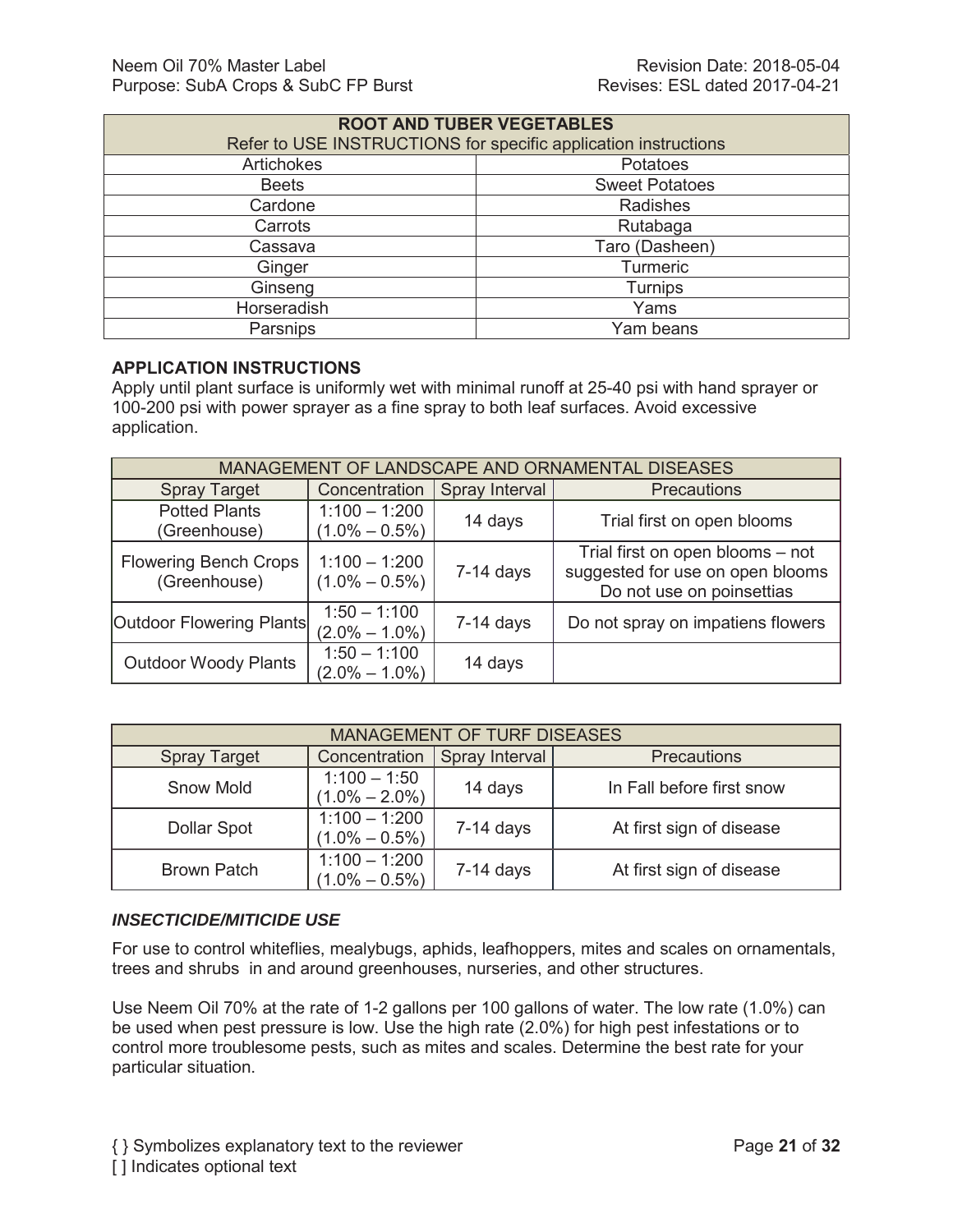Make sprays on a 7-14 day interval depending on the severity of the pest problem. Use the 7 day schedule until the pest population is reduced. Then use a 14-day interval for control.

#### MIXING INSTRUCTIONS

Add Neem Oil 70% to one-half (1/2) full tank under agitation containing water of 45°F or greater before filling to desired level. If water temperature is below 45°F, premix Neem Oil 70% at a 1:1 ratio with tepid water to ensure good emulsification. Then dilute to final volume. When combining with other products, such as wettable powder insecticides or fungicides, add these items first when the tank is approximately 1/3 full. Ensure that there is good agitation while mixing for complete emulsification. Maintain agitation during spray application. Do not use if this oil does not form a uniform, cloudy emulsion.

# **STORAGE AND DISPOSAL**

Do not contaminate water, food, or feed by storage and disposal.

**Pesticide Storage:** Keep in original container. Store in a dry place, away from direct sunlight, feed, or foodstuffs. Keep container tightly sealed when not in use. Do not store below 40°F (4°C)*.*

**Pesticide Disposal:** Wastes resulting from the use of this product must be disposed of on-site or at an approved waste disposal facility.

**Container Handling:** Nonrefillable container. Do not reuse or refill this container.

*{-for containers equal to or less than 5 gallons- }*

Triple rinse container (or equivalent) promptly after emptying. Triple rinse as follows: Empty the remaining contents into application equipment or a mix tank and drain for 10 seconds after the flow begins to drip. Fill the container 1/4 full with water and recap. Shake for 10 seconds. Pour rinsate into application equipment or a mix tank or store rinsate for later use or disposal. Drain for 10 seconds after the flow begins to drip. Repeat this procedure two more times. Then offer for recycling, if available or puncture and dispose of in a sanitary landfill, or by incineration, or if allowed by state and local authorities, by burning. If burned, stay out of smoke.

*{-for containers greater than 5 gallons-}*

Triple rinse as follows: Empty the remaining contents into application equipment or a mix tank. Fill the container  $\frac{1}{4}$  full with water.

Replace and tighten closures. Tip container on its side and roll it back and forth, ensuring at least one complete revolution, for 30 seconds. Stand the container on its end and tip back and forth several times. Turn the container over onto its other end and tip it back and forth several times. Empty the rinsate into application equipment or a mix tank or store rinsate for later use or disposal. Repeat this procedure two more times. Then offer for recycling, if available, or puncture and dispose of in a sanitary landfill, or by incineration, or if allowed by state and local authorities, by burning. If burned, stay out of smoke.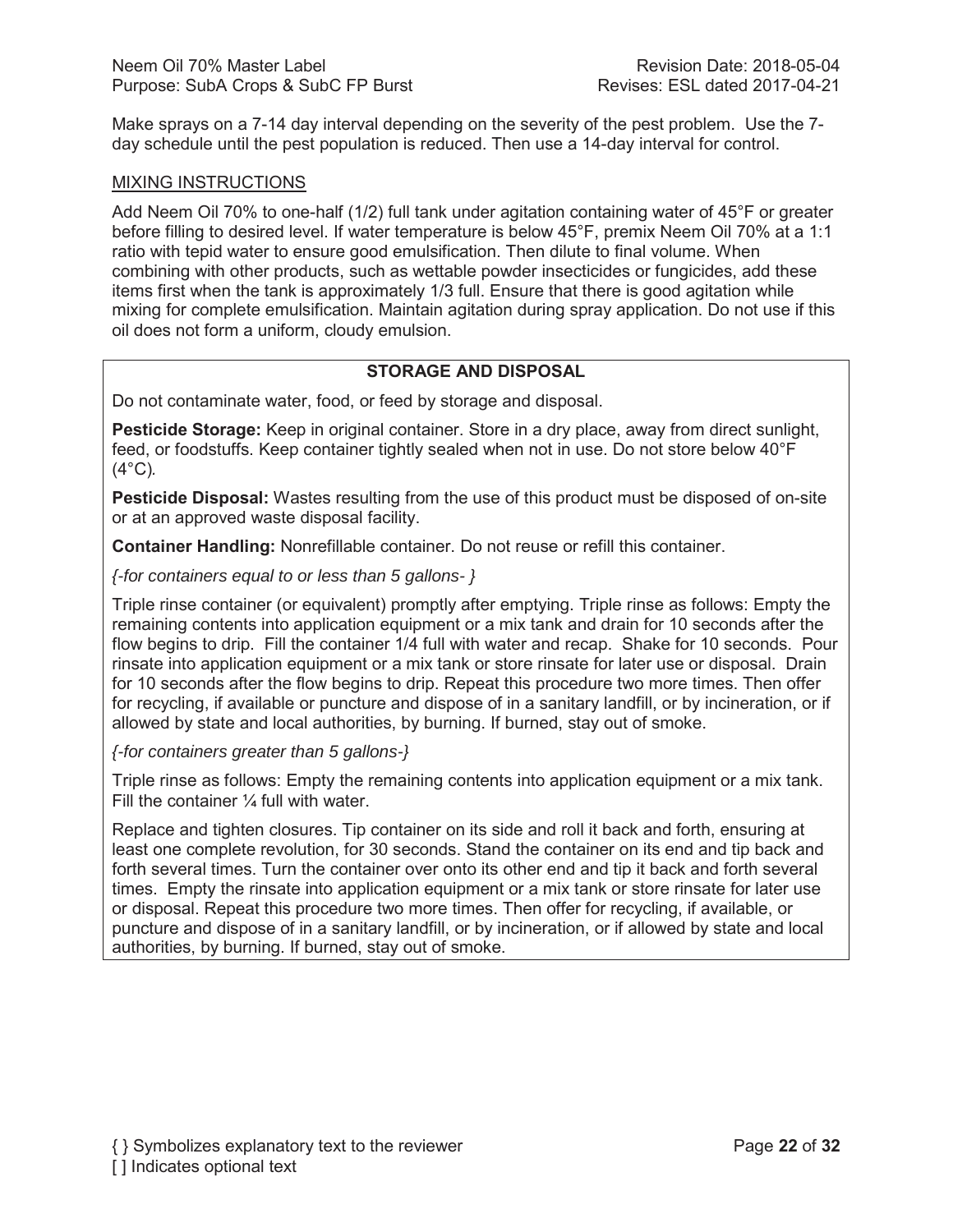#### **WARRANTY**

Certis USA, L.L.C. warrants that the material contained herein conforms to the description on the label and is reasonably fit for the purposes referred to in the directions for use. Timing and method of application, weather, watering practices, nature of soil, the insect problem, condition of the crop, incompatibility with other chemicals not specifically recommended, and other influencing factors in the use of this product are beyond the control of the seller. Buyer assumes all risks of use, storage or handling of this material not in strict accordance with directions given herein. NO OTHER EXPRESS OR IMPLIED WARRANTY OF THE FITNESS OR MERCHANTABILITY IS MADE.

Kocide® is a registered trademark of Kocide LLC. Champ® is a registered trademark of Nufarm Americas Inc. Morestan® is a registered trademark of Bayer Inc. Bravo® is a registered trademark of Syngenta Crop Protection, Inc. Echo® is a registered trademark of Sipcam Agro USA, Inc.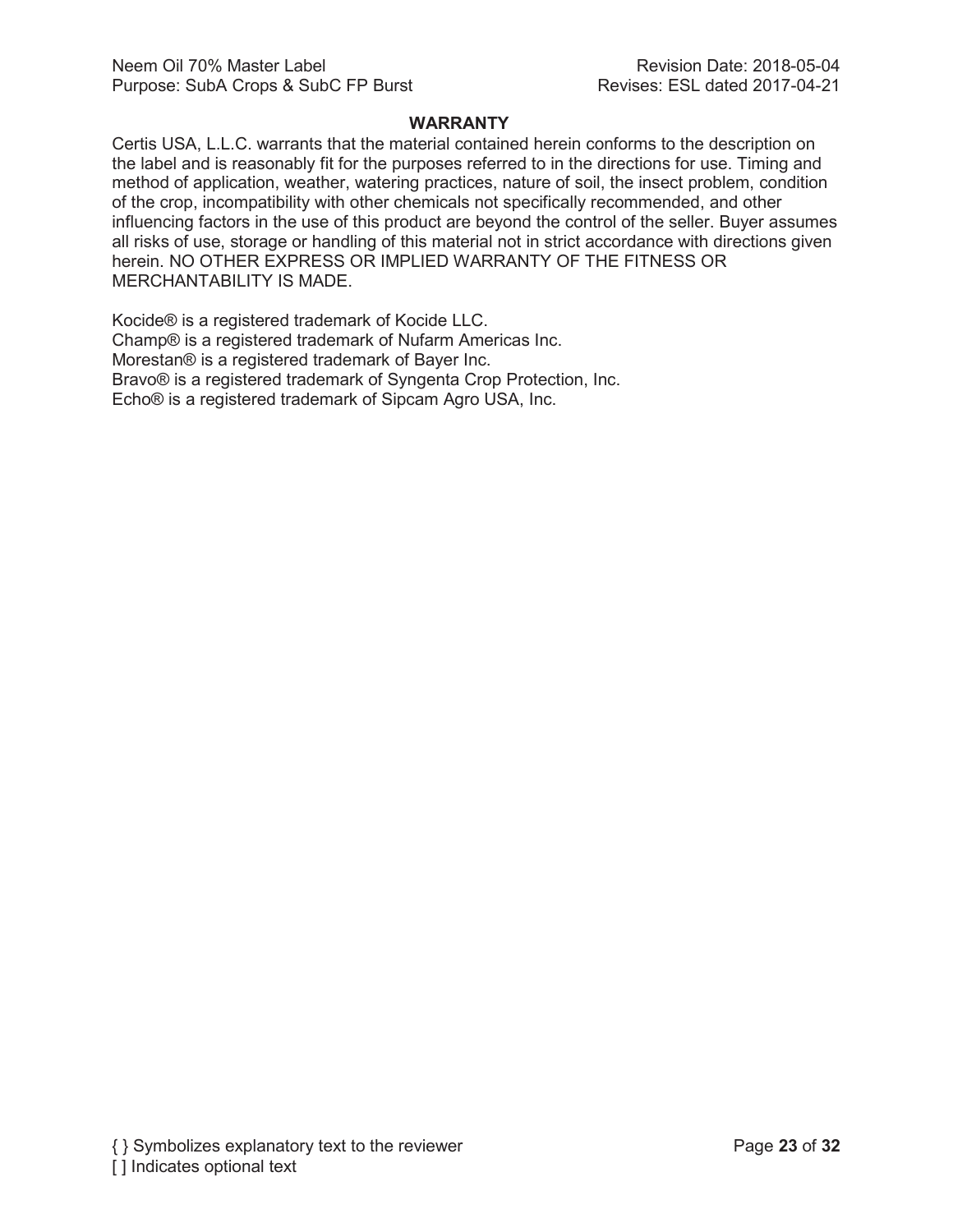# Master Label/Sublabel C – Homeowner Neem Oil 70%

FUNGICIDE/MITICIDE/INSECTICIDE

For use on roses, flowers, houseplants, ornamental trees and shrubs, fruits, nuts, vegetables, and home lawns

For use in and around the home and home garden

Controls blackspot, powdery mildew, rust, needle rust, downy mildew, spider mites, aphids, whiteflies, flower, twig and tip blight, anthracnose, scab, botrytis, alternaria, turf diseases, and other insect pests

Can be Used Up to Day of Harvest



FOR ORGANIC GARDENING



| <b>ACTIVE INGREDIENT:</b> |  |
|---------------------------|--|
|                           |  |
|                           |  |
|                           |  |
|                           |  |

Net Contents: EPA Reg. No. 70051-2 EPA Est. No.70051-CA-001 Composition covered by US patents 5,298.251; 5,356,629; 5,372,817; 5,405,612; and 5,409,708 Lot No.:

# **KEEP OUT OF REACH OF CHILDREN CAUTION**

See Inside panels for Additional [Precautionary Statements], [Directions for Use], [Storage and Disposal Statements], [and] [Warranty]

Manufactured by:

Certis USA, LLC 9145 Guilford Road, Suite 175 Columbia, MD 21046

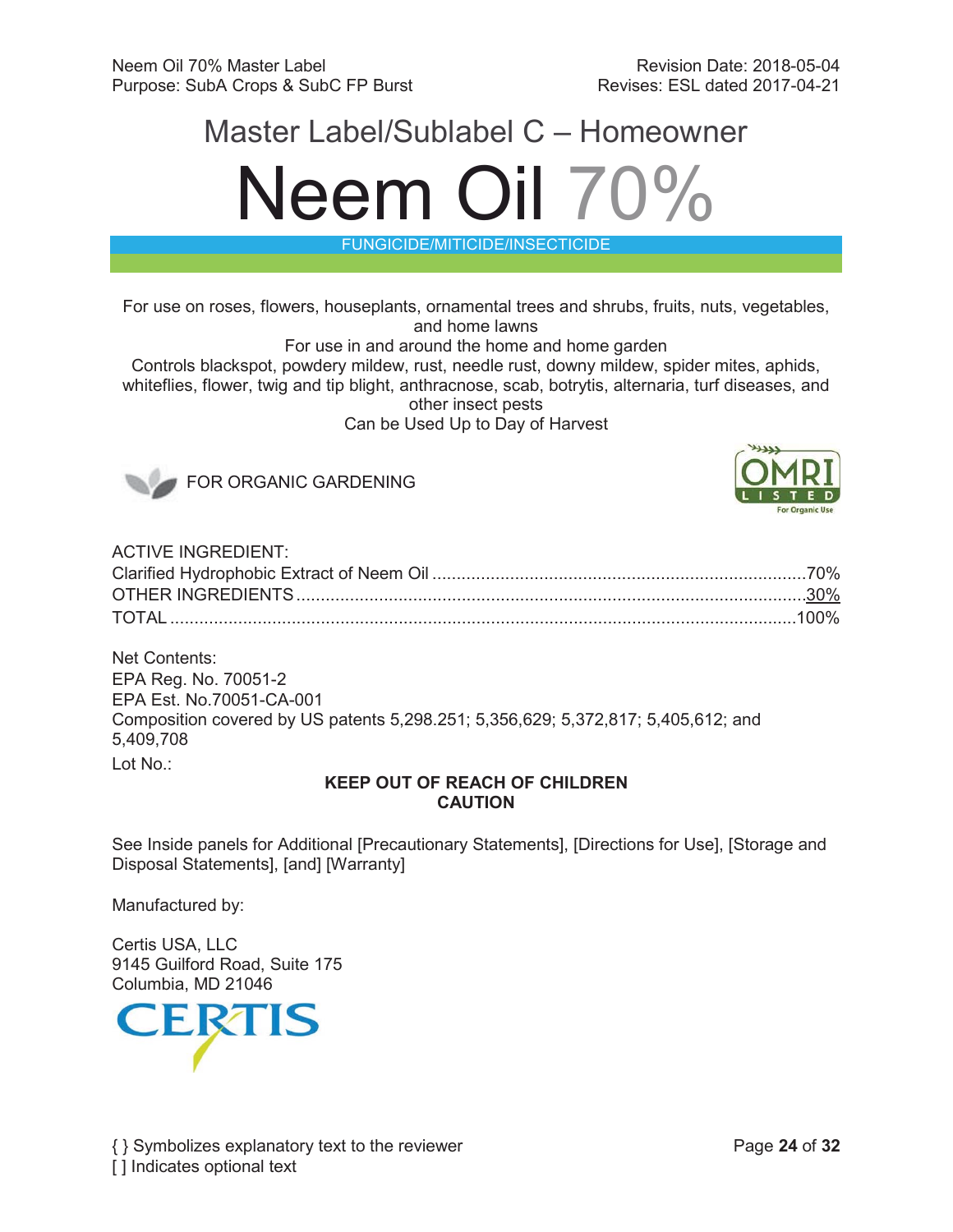#### **PRECAUTIONARY STATEMENTS HAZARDS TO HUMANS AND DOMESTIC ANIMALS**

CAUTION. Harmful if absorbed through the skin. Causes moderate eye irritation. Avoid contact with skin, eyes or clothing. Wash thoroughly with soap and water after handling and before eating, drinking, chewing gum, or using tobacco. Remove and wash contaminated clothing before reuse.

### **FIRST AID**

If on skin or clothing: Take off contaminated clothing. Rinse skin immediately with plenty of water for 15-20 minutes.

If in eyes: Hold eye open and rinse slowly and gently with water for 15-20 minutes. Remove contact lenses, if present, after the first 5 minutes, then continue rinsing eye.

Call a poison control center or doctor for treatment advice. Have the product container or label with you when calling a poison control center or doctor, or going for treatment. Hotline number: 1-800-255-3924.

#### **ENVIRONMENTAL HAZARDS**

Do not apply directly to water. Do not contaminate water when disposing of equipment washwaters or rinsate. To protect the environment, do not allow pesticide to enter or run off into storm drains, drainage ditches, gutters or surface waters.

Applying this product in calm weather when rain is not predicted for the next 24 hours will help to ensure that wind or rain does not blow or wash pesticide off treatment area. Rinsing application equipment over the treated area will help avoid run off to water bodies or drainage systems.

#### **BEE HAZARD**

This product is toxic to bees exposed to direct treatment. Do not apply this product while bees are actively visiting the treatment area.

#### **DIRECTIONS FOR USE**

IT IS A VIOLATION OF FEDERAL LAW TO USE THIS PRODUCT IN A MANNER INCONSISTENT WITH ITS LABELING.

# **GENERAL INFORMATION**

- Defends your roses against insects, diseases, and mites
- Do not add adjuvants (spreaders, stickers, extenders, etc.) to Neem Oil 70%
- Stops powdery mildew in 24 hours.
- Kills eggs, larvae, and adult insects.
- Shake well before using.
- Prevents and controls black spot on roses, anthracnose, rust and powdery mildew.
- Do not apply to wilted or otherwise stressed plants, or to newly transplanted materials prior to root establishment.
- May also be used as a dormant or delayed dormant spray to control overwintering eggs of various insects on fruit and shade trees, shrubs, roses, and other ornamentals and vegetables. Spray to visibly wet or until all plant surfaces are completed wet.
- Do not apply to known sensitive plant species, such as impatiens flowers, fuchsia flowers, hibiscus flowers, some rose flowers, ornamental olive trees, or some carnation varieties without prior testing.
- As with other oil-based products, exercise care in timing applications to early morning/late evening to minimize the potential for leaf burn.

{ } Symbolizes explanatory text to the reviewer Page **25** of **32** [ ] Indicates optional text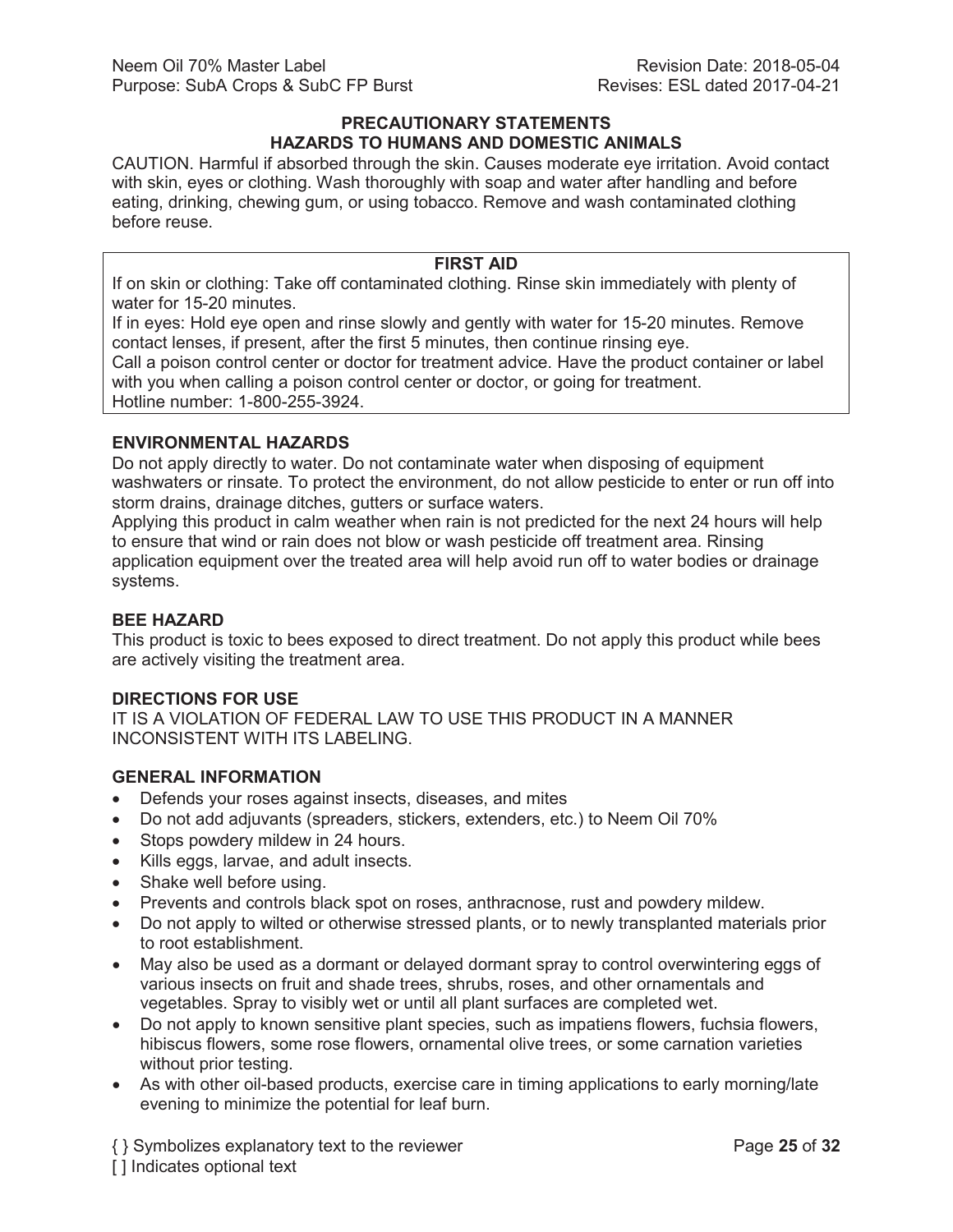- Use with care on plants with tender tissue. Check for leaf bum in small scale trials prior to use.
- Can be used as a leaf polish on hardy plants.

#### **FUNGICIDE USE**

For use on Fruits, Vegetables, Herbs, Spices, Roses, Houseplants, Flowers, Trees and Shrubs, Home Lawns

#### **Management of Turf Diseases**

Neem Oil 70% may be used on all turf such as Kentucky bluegrass, perennial ryegrass, turf type tall fescue, Bermuda grass, zoysia grass, and St. Augustine grass around the home. Refer to table for detailed application rates.

| <b>MANAGEMENT OF TURF DISEASES</b> |                                     |                |                           |
|------------------------------------|-------------------------------------|----------------|---------------------------|
| <b>Spray Target</b>                | Concentration                       | Spray Interval | <b>Precautions</b>        |
| <b>Snow Mold</b>                   | $1:100 - 1:50$<br>$(1.0\% - 2.0\%)$ | 14 days        | In Fall before first snow |
| <b>Dollar Spot</b>                 | 1:100-1:200<br>$(1.0\% - 0.5\%)$    | $7-14$ days    | At first sign of disease  |
| <b>Brown Patch</b>                 | 1:100-1:200<br>$(1.0\% - 0.5\%)$    | $7-14$ days    | At first sign of disease  |

## **Application Instructions**

Neem Oil 70% is an effective fungicide for the prevention and control of various fungal diseases including powdery mildew, black spot, downy mildew, anthracnose, rust, leaf spot, *botrytis*, needle rust, scab, and flower, twig and tip blight, and *alternaria*. As a preventative, apply Neem Oil 70% on a 7 to 14 day schedule until disease development is no longer present. To control disease already present, apply Neem Oil 70% on a 7 day schedule until disease pressure is eliminated. Then continue spraying on a 14 day schedule to prevent the disease from reoccurring. To prevent rust leaf spot diseases, anthracnose and scab, begin applications at the first sign of spring budding To prevent powdery mildew, apply in mid-summer or when disease is first detected. Continue applications until disease pressure no longer exists.

#### **Mixing Instructions**

Mix Neem Oil 70% at the rate of 2 tablespoons (1 fluid ounce) per gallon of water. Mix 0.5 tablespoons (0.25 fluid ounces) of Neem Oil 70% per quart of water. Thoroughly mix solution and spray all plant surfaces (including undersides of leaves) until completely wet. Frequently mix solution as you spray.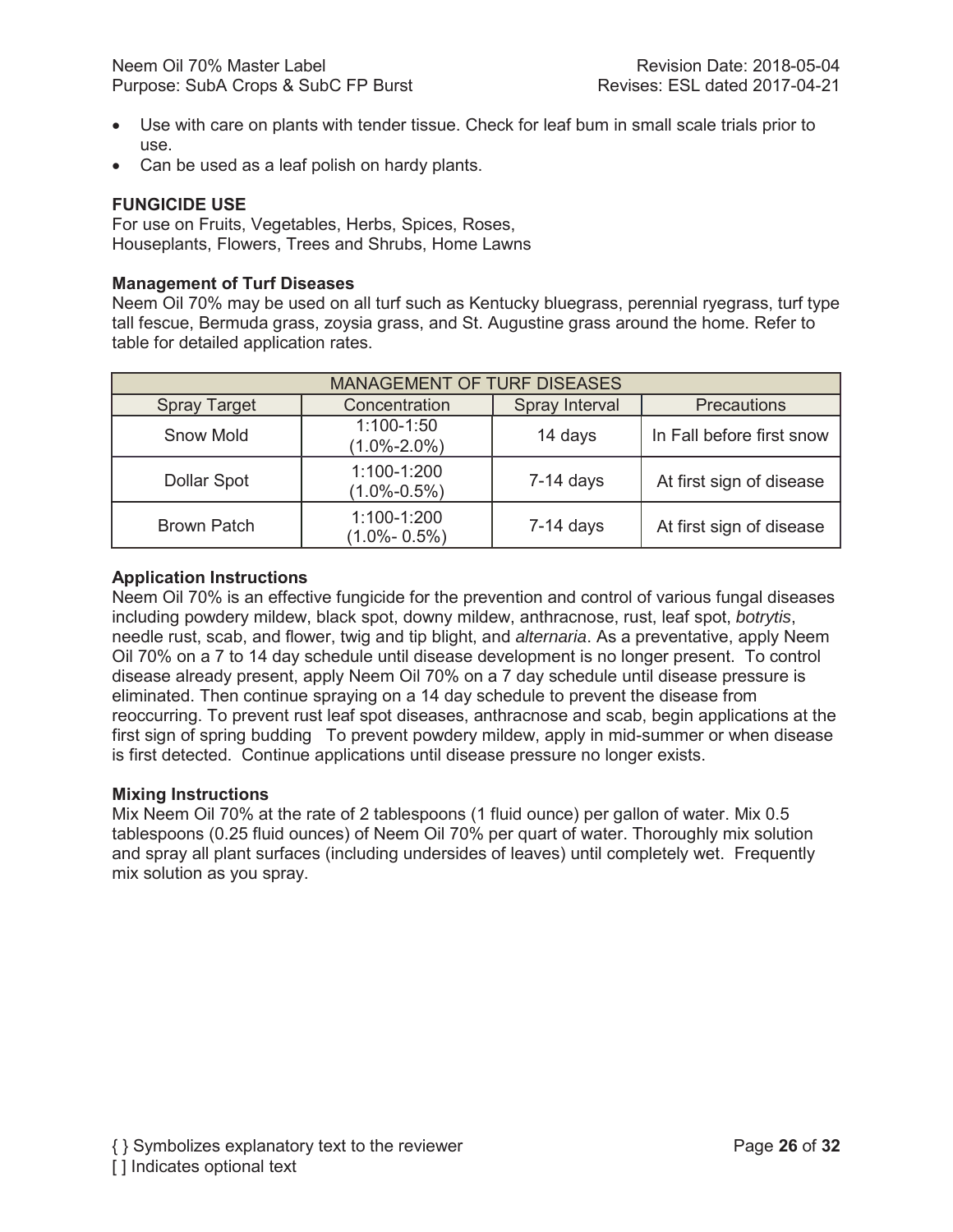# **Hose End Sprayer Use Instructions:**

**{Optional Subheadings:} [USING THE READY SPRAY NOZZLE] [HOSE END SPRAYER INSTRUCTIONS] [HOW TO USE THE [INSERT SPRAYER TRADENAME]] [DIRECTIONS FOR HOSE END SPRAYER]** For optimal performance, do not mix with cold water (less than 34°F)

INSECTICIDE/MITICIDE USE: For Use on FRUITS, VEGETABLES. HERBS, SPICES, ROSES, HOUSEPLANTS, FLOWERS, TREES. AND SHRUBS

#### APPLICATION INSTRUCTIONS:

Apply Neem Oil 70% at first sign of insects/mites. For control of aphids, spider mites, scale, whiteflies, beetles, leafrollers, and other insect pests. Neem Oil 70% is most effective when applied every 7 to 14 days. For heavy insect populations, spray on a 7-day schedule.

#### **MIXING INSTRUCTIONS:**

Mix Neem Oil 70% at the rate of 2-4 tablespoons (1-2 fluid ounces) per gallon of water. Mix 0.5- 1.0 tablespoons (0.25-0.50 fluid ounces) per quart of water. Thoroughly mix solution and spray all plant surfaces (including underside of leaves) until completely wet. Frequently mix solution as you spray.

{If desired, pick one Ready Spray Option. Only one option will appear on any particular FPL.}

{Option #1—Ready Spray Nozzle Option A}

[The sprayer attached to the container is ready-to-use. Simply attach to your garden hose and follow these instructions:

- 1. Insure the large, round "on/off' knob is set to OFF.
- 2. Turn on water.
- 3. PUSH IN small knob near front of sprayer. This allows water and product to mix.
- 4. Hold sprayer and container level and point towards area to be sprayed.
- 5. Turn large, round "on/off' knob to ON.
- 6. Begin spraying product evenly over area you wish to treat.
- 7. Spray to visibly wet.
- 8. To stop spraying, turn large, round "on/off' knob to OFF.
- 9. PULL OUT small knob near front of sprayer. This prevents product from mixing with water.
- 10. Tum off water at faucet. Relieve water pressure in the hose by turning large, round "on/off" knob ON until water pressure is reduced.
- 11. Turn the knob to OFF for storage of unused product/and/or disposal of empty container.]

{End of Option #1}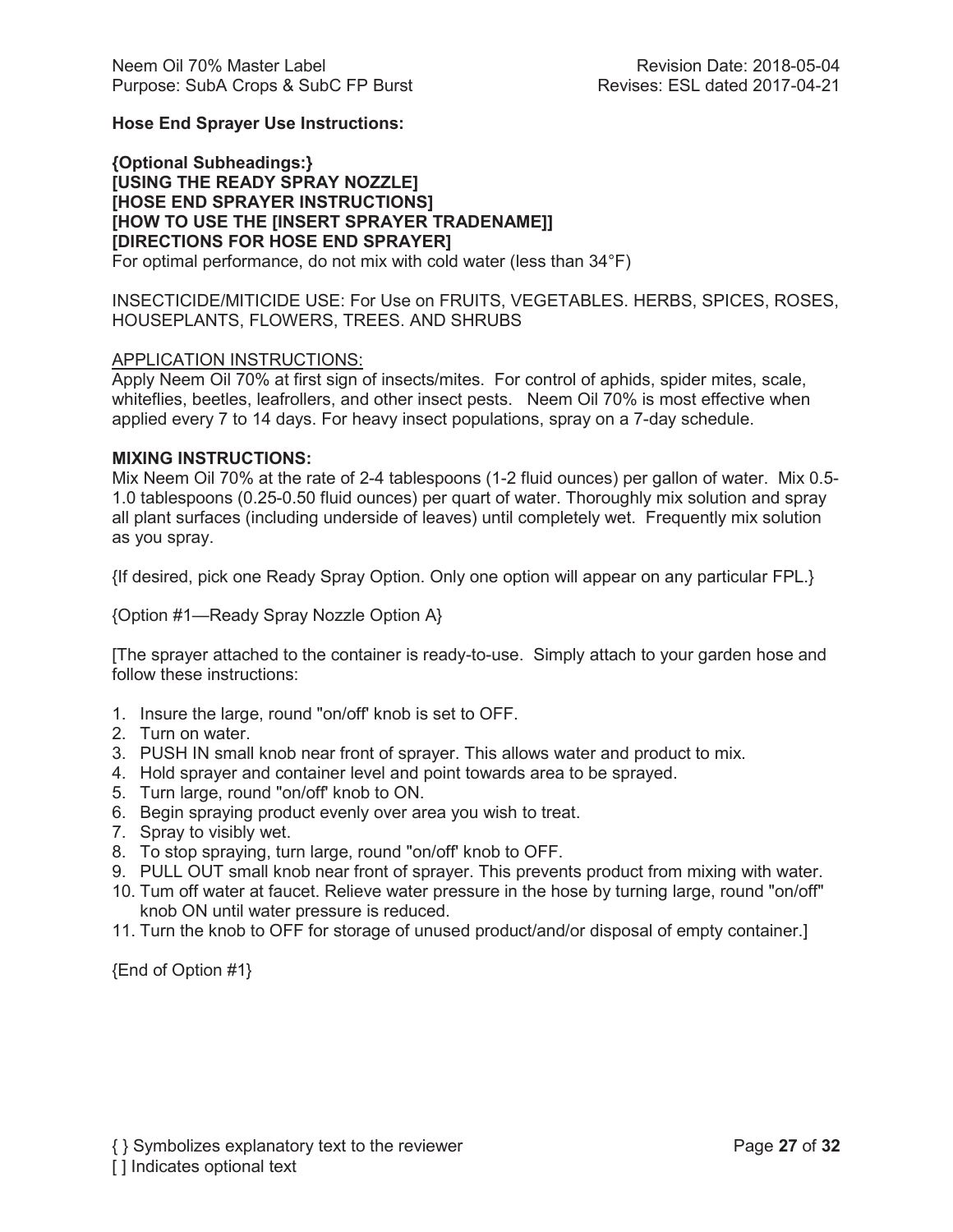{Option #2—Ready Spray Nozzle Option B}

[The sprayer attached to the container is ready-to-use. Simply attach to your garden hose and follow these instructions:

- 1. Connect sprayer to hose.
- 2. Turn on water.
- 3. To begin spraying, point nozzle in the direction you want to spray.
- 4. Bend plastic tab back and turn knob back to ON position.
- 5. Spray evenly to area being treated.
- 6. To stop spraying, turn knob to OFF position.
- 7. Turn off water.
- 8. Relieve water pressure by bending plastic tab back and turning knob to ON position until water slows to a drip. Then turn knob back to OFF position.
- 9. Disconnect sprayer from hose.]

{End of Option #2}

{Option #3—Ready Spray Nozzle Option C}

- 1. Shake container well before using.
- 2. Attach a garden hose to the Ready spray nozzle. For first time use remove the safety tab above the trigger by pushing to the left or right until the tab breaks free.
- 3. Turn on water at faucet. Extend hose to the farthest area to be treated and work back toward the faucet so you do not come into contact with the treated area.
- 4. To BEGIN spraying point nozzle toward treatment site and squeeze the trigger to the fully on position. Water will automatically mix with the product.
- 5. Spray until wet to control listed weeds. Walk at a steady pace while spraying using an even sweeping motion, slightly overlapping treated areas.
- 6. To STOP spraying release the trigger Turn water off at faucet. To relieve pressure before removing nozzle squeeze the trigger until water stops spraying.
- 7. To STORE unused product make sure the trigger is in the closed position. Place in a cool area away from heat, sunlight or open flame.]

{End of Option #3}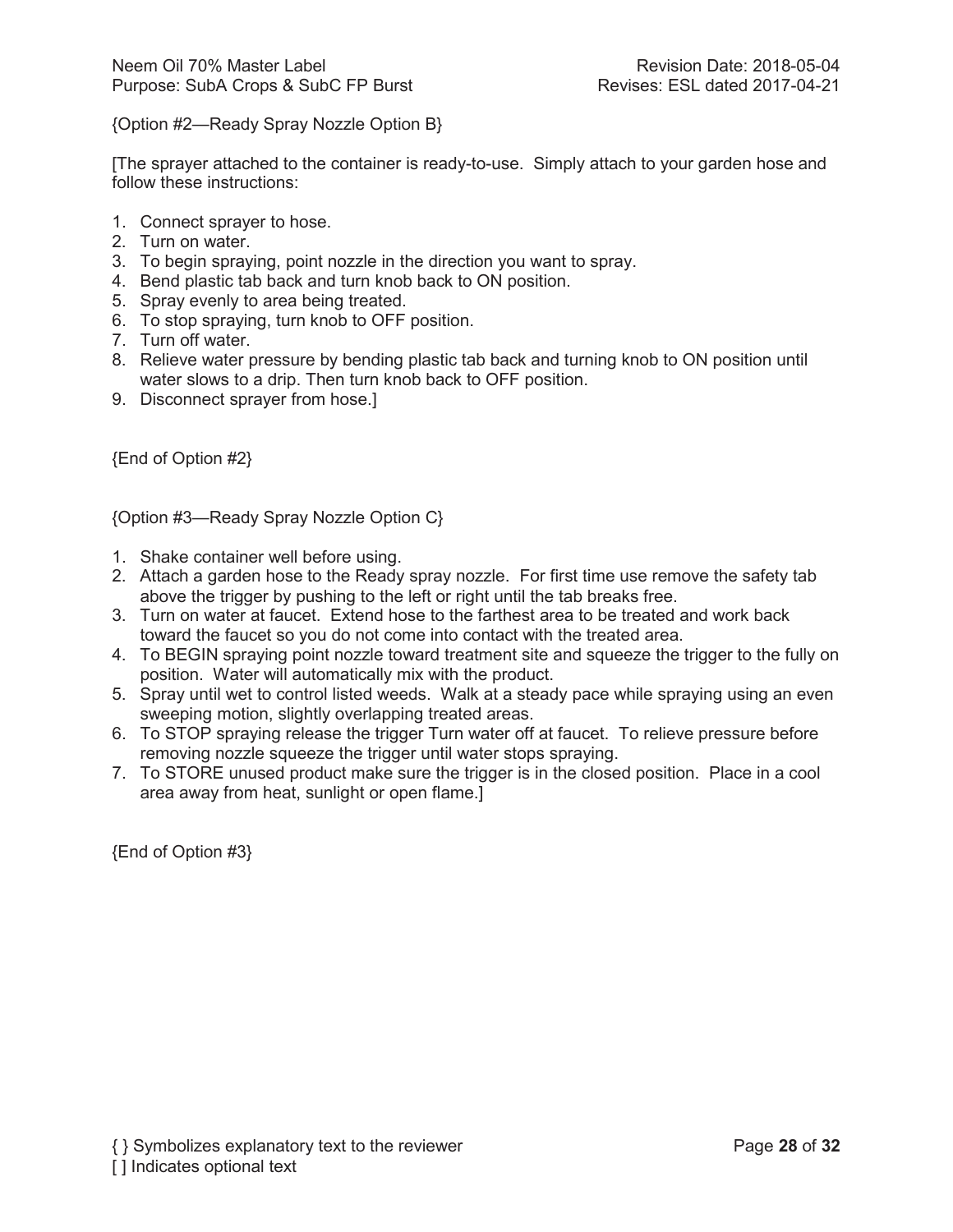{Option #4—Ready Spray Nozzle Option D}

- 1. Shake container well before using.
- 2. Connect a garden hose to the sprayer nozzle. Make sure switch is fully forward in the "OFF" position.
- 3. Turn on water at faucet. Extend hose to the farthest area to be treated and work back toward the faucet so you don't come in contact with the treated area.
- 4. [Remove safety tab from sprayer's right side by pulling straight out. [[You may] Discard or keep for future re-use.]]
- 5. To BEGIN spraying, point nozzle toward treatment site and pull switch backwards [with thumb] [with finger] towards hose connection. Water will automatically mix with the product.
- 6. Spray until wet [to control insects, fungus and mites]. Walk at a steady pace, working back toward the faucet while spraying using an even sweeping motion, slightly overlapping treated areas.
- 7. To STOP spraying, push switch forward [with thumb] [with finger] toward nozzle. Turn water off at faucet. To relieve pressure before removing nozzle from hose, pull switch backwards [with thumb] [with finger] towards hose connection until water stops spraying.
- 8. To STORE unused product, make sure switch is fully forward in the "OFF" position.
- 9. [Re-install safety tab into sprayer's right side. With sprayer in the full "OFF" position, push tab into position.]
- 10. Place in cool area away from heat, sunlight or open flame. ]

{End of Option #4}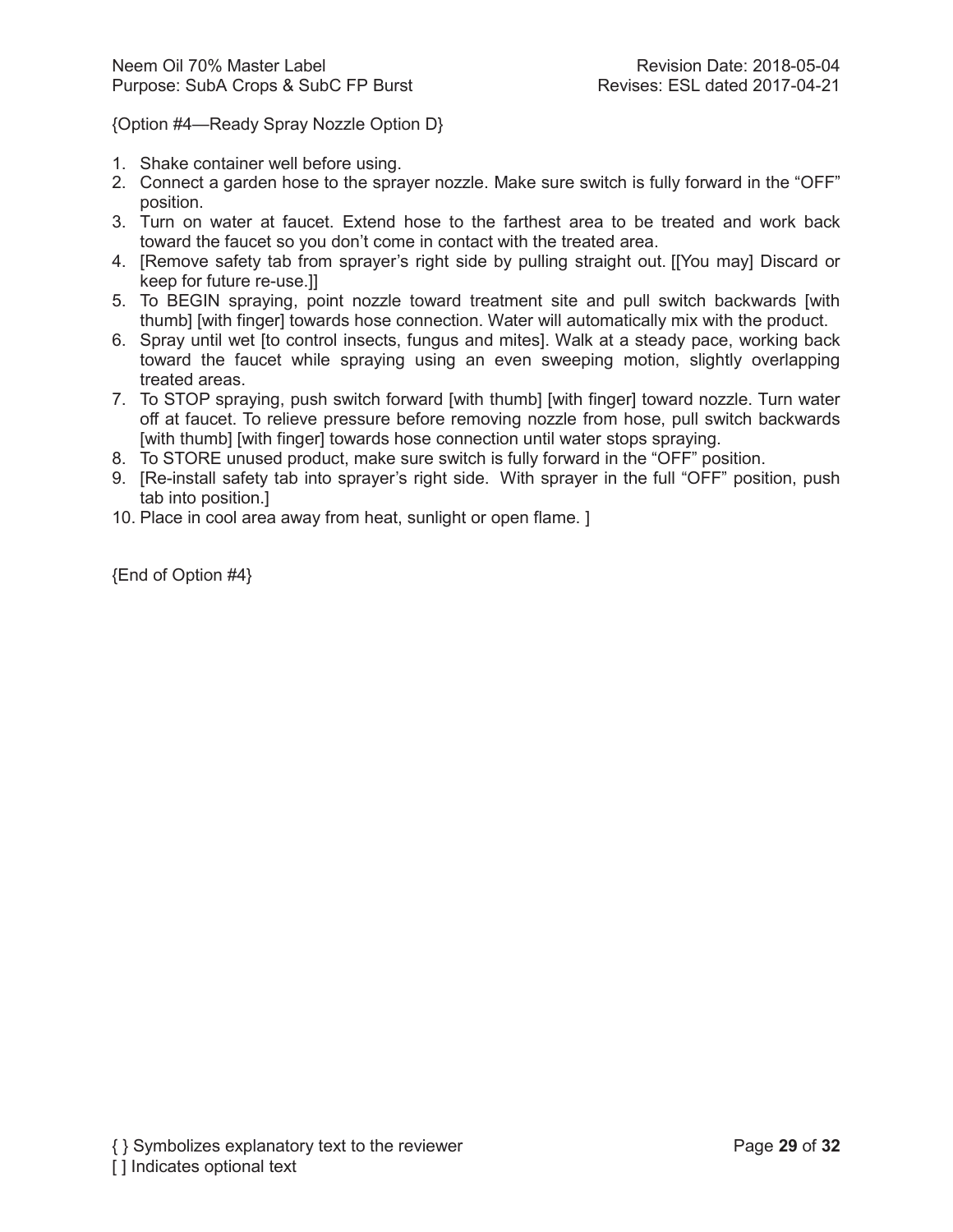# **STORAGE & DISPOSAL**

**Pesticide Storage**: Keep in original container. Store away from direct sunlight, feed, or foodstuffs. Keep container tightly sealed when not in use. Keep from freezing.

## **Pesticide Disposal and Container Handling**:

If empty: Non-refillable container. Do not reuse or refill this container. Place in trash or offer for recycling if available.

If partly filled: Call your local solid waste agency or 1-800-CLEANUP for disposal instructions. Never place unused product down any indoor or outdoor drain.

*{-for containers greater than 5 gallons (may be required for bulk transport of product for repackaging)-}*

Non-refillable container. Do not reuse or refill this container. Triple rinse as follows: Empty the remaining contents into application equipment or a mix tank. Fill the container ¼ full with water. Replace and tighten closures. Tip container on its side and roll it back and forth, ensuring at least one complete revolution, for 30 seconds. Stand the container on its end and tip back and forth several times. Turn the container over onto its other end and tip it back and forth several times. Empty the rinsate into application equipment or a mix tank or store rinsate for later use or disposal. Repeat this procedure two more times. Then offer for recycling, if available, or puncture and dispose of in a sanitary landfill, or by incineration, or if allowed by state and local authorities, by burning. If burned, stay out of smoke.

# **WARRANTY**

Certis USA, L.L.C. warrants that the material contained herein conforms to the description on the label and is reasonably fit for the purposes referred to in the directions for use. Timing and method of application, weather, watering practices, nature of soil, the insect problem, condition of the crop, incompatibility with other chemicals not specifically recommended, and other influencing factors in the use of this product are beyond the control of the seller. To the extent consistent with applicable law, Buyer assumes all risks of use, storage or handling of this material not" in strict accordance with directions given herein. NO OTHER EXPRESS OR IMPLIED WARRANTY OF THE FITNESS OR MERCHANTABILITY IS MADE.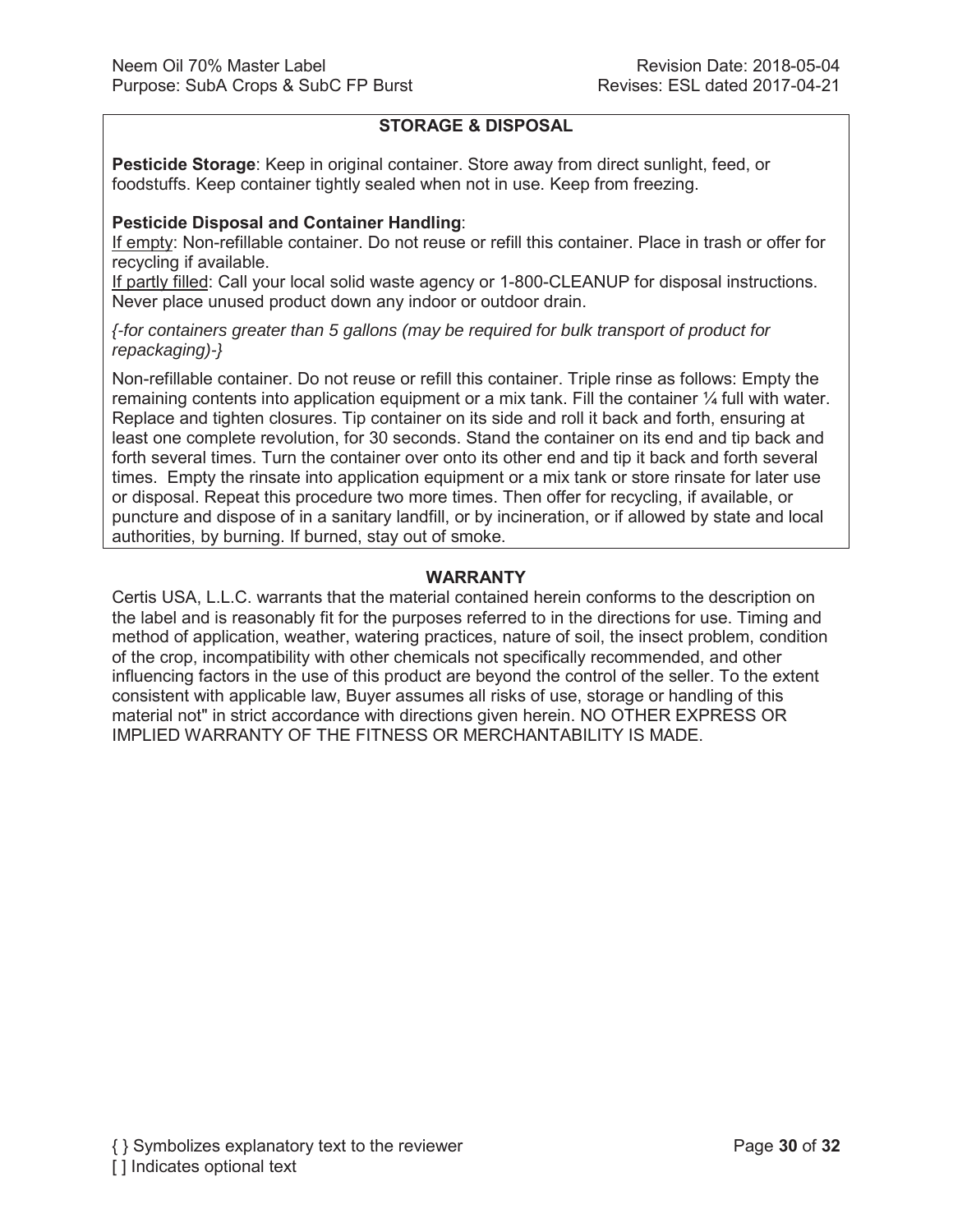## {Optional label statements}

The following claims and product information may or may not be presented on the product's label and labeling on any sublabel:

- For use on roses, flowers, houseplants, ornamental trees and shrubs, fruits, nuts, vegetables, and home lawns
- For use in and around the home and home garden
- Controls blackspot, powdery mildew, rust, needle rust, downy mildew, spider mites, aphids, whiteflies, flower, twig and tip blight, anthracnose, scab, *botrytis*, *alternaria*, turf diseases, and other insect pests
- Can be Used Up to Day of Harvest
- Multi-purpose fungicide, insecticide, miticide
- x The \_\_\_\_\_\_\_\_\_\_\_\_\_\_\_\_ Promise-Satisfaction guaranteed or your money back!
- If you apply **brand** as directed and you are not completely satisfied, send proof of purchase price from this package and the original cash register receipt to the address below. We will refund the purchase price you paid.
- Notice: To the extent consistent with applicable law, buyer assumes all responsibility for safety and use not in accordance with directions.
- Questions or Comments? Call \_\_\_\_\_\_ or visit our website at \_\_\_\_\_\_\_\_.
- 3 Garden Products in One!
- {Companies may include company specific graphics and images}
- [Spanish language instructions are on [reverse][side][back][other panel]]